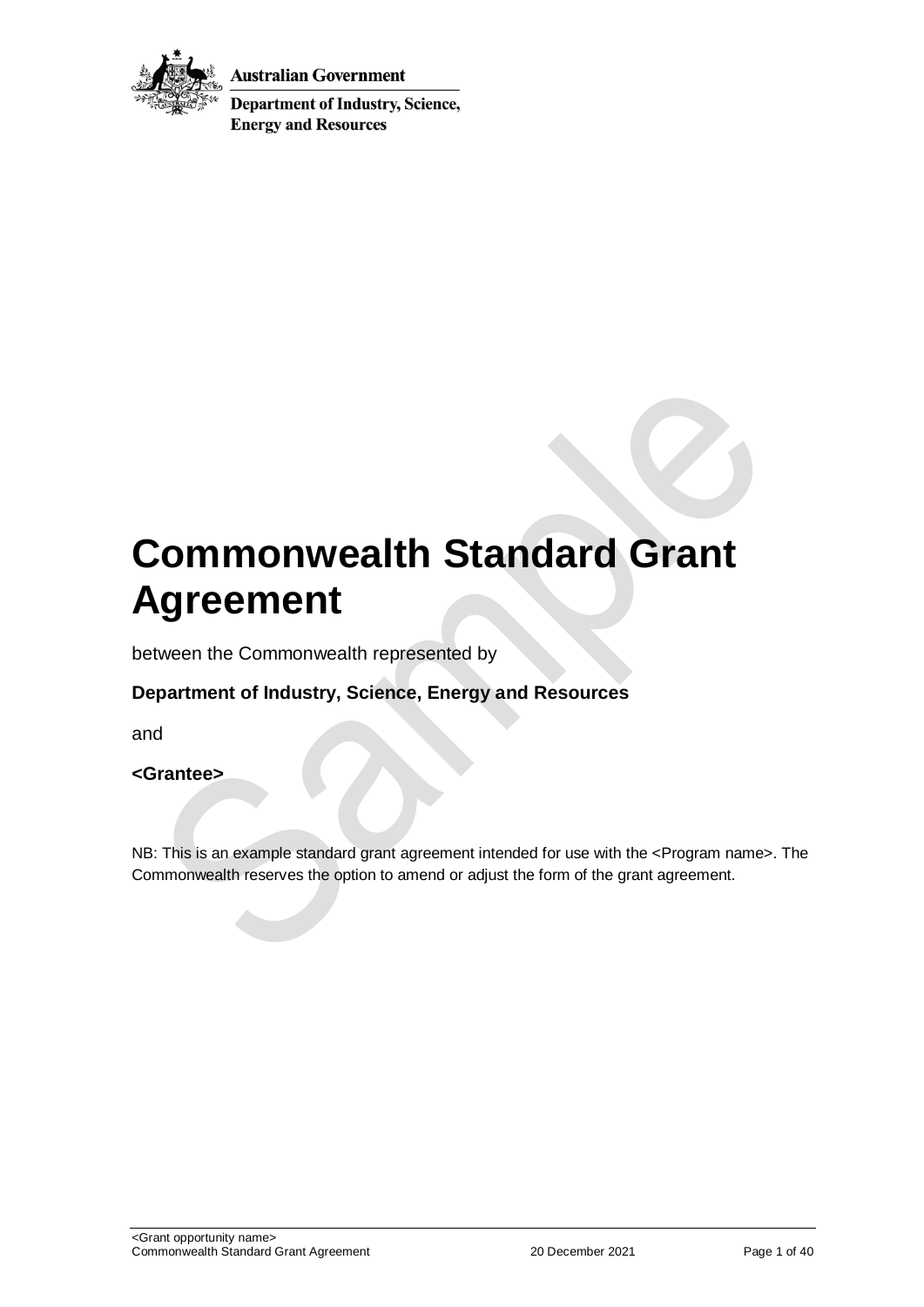## **Contents**

| А. |  |
|----|--|
| В. |  |
| C. |  |
| D. |  |
| Е. |  |
| F. |  |
| G. |  |
|    |  |
|    |  |
|    |  |
|    |  |
|    |  |
|    |  |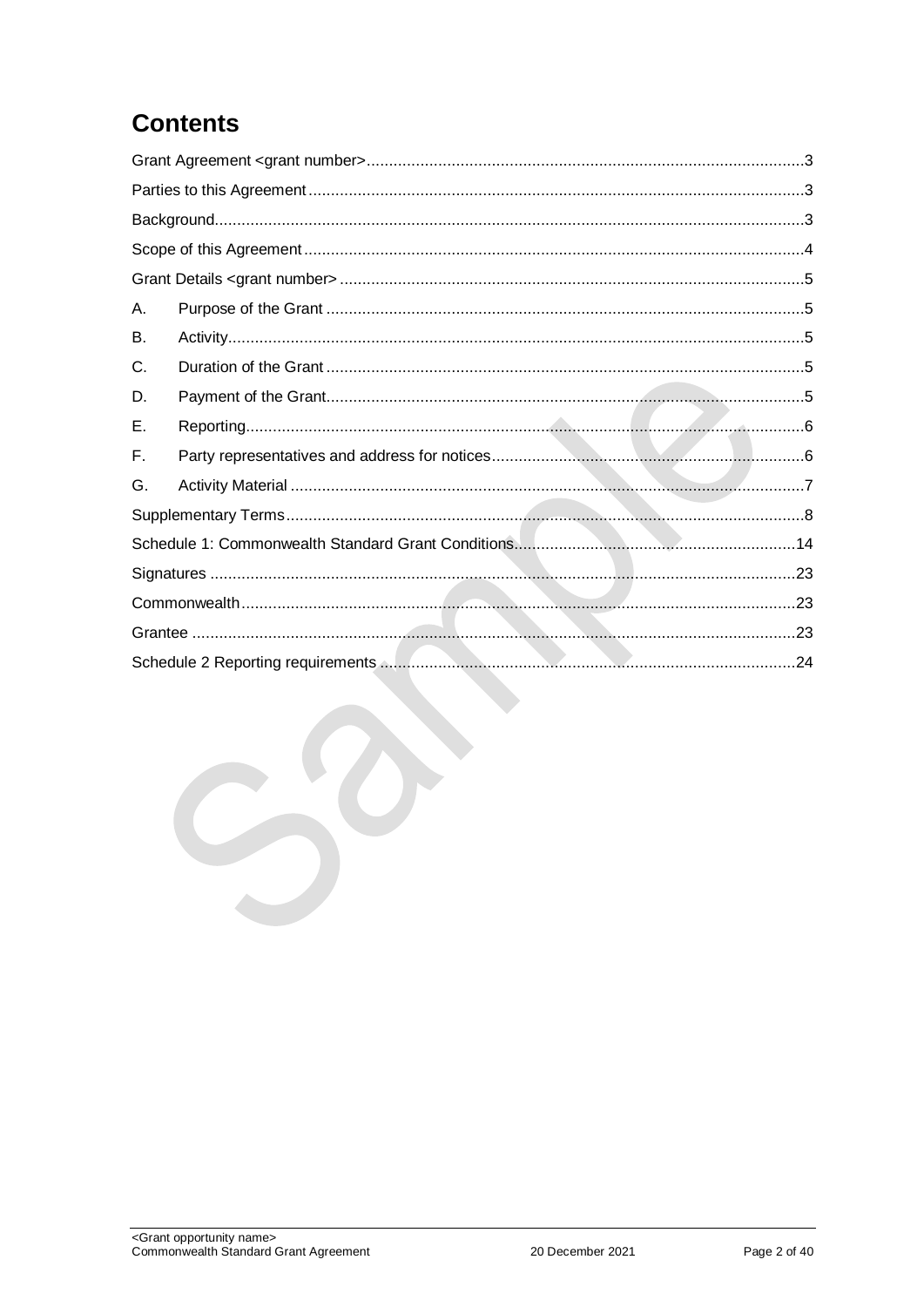## <span id="page-2-0"></span>**Grant Agreement <grant number>**

Once completed, this document, together with the Grant Details and the Commonwealth Standard Grant Conditions (Schedule 1), forms an Agreement between the Commonwealth and the Grantee.

## <span id="page-2-1"></span>Parties to this Agreement

#### The Grantee

| Full legal name of Grantee                                                                  | <entity name=""></entity>                                                                          |
|---------------------------------------------------------------------------------------------|----------------------------------------------------------------------------------------------------|
| Legal entity type (e.g. individual, incorporated<br>association, company, partnership, etc) | <abr entity="" type=""></abr>                                                                      |
| Trading or business name                                                                    | <trading name=""></trading>                                                                        |
| Any relevant licence, registration or provider<br>number                                    | Not applicable                                                                                     |
| Australian Business Number (ABN) or other<br>entity identifiers                             | $<$ ABN $>$                                                                                        |
| Australian Company Number (ACN)                                                             | $<$ ACN $>$                                                                                        |
| Registered for Goods and Services Tax (GST)?                                                | <gst +="" if="" statement="" status=""></gst>                                                      |
| Date from which GST registration was effective?                                             | <gst date="" registered=""></gst>                                                                  |
| Registered office address                                                                   | <abr address="" registered=""><br/><city> <state> <postcode></postcode></state></city></abr>       |
| Relevant business place                                                                     | <business address="" street=""><br/><city> <state> <postcode></postcode></state></city></business> |

#### The Commonwealth

The Commonwealth of Australia represented by the Department of Industry, Science, Energy and Resources of 10 Binara Street CANBERRA ACT 2600 ABN 74 599 608 295

The Department of Industry, Science, Energy and Resources will manage the Agreement on behalf of the Department of Infrastructure, Transport, Regional Development and Communications.

## <span id="page-2-2"></span>**Background**

The Commonwealth has agreed to enter this Agreement under which the Commonwealth will provide the Grantee with a Grant for the purpose of assisting the Grantee to undertake the associated Activity.

The Grantee agrees to use the Grant and undertake the Activity in accordance with this Agreement and the relevant Grant Details.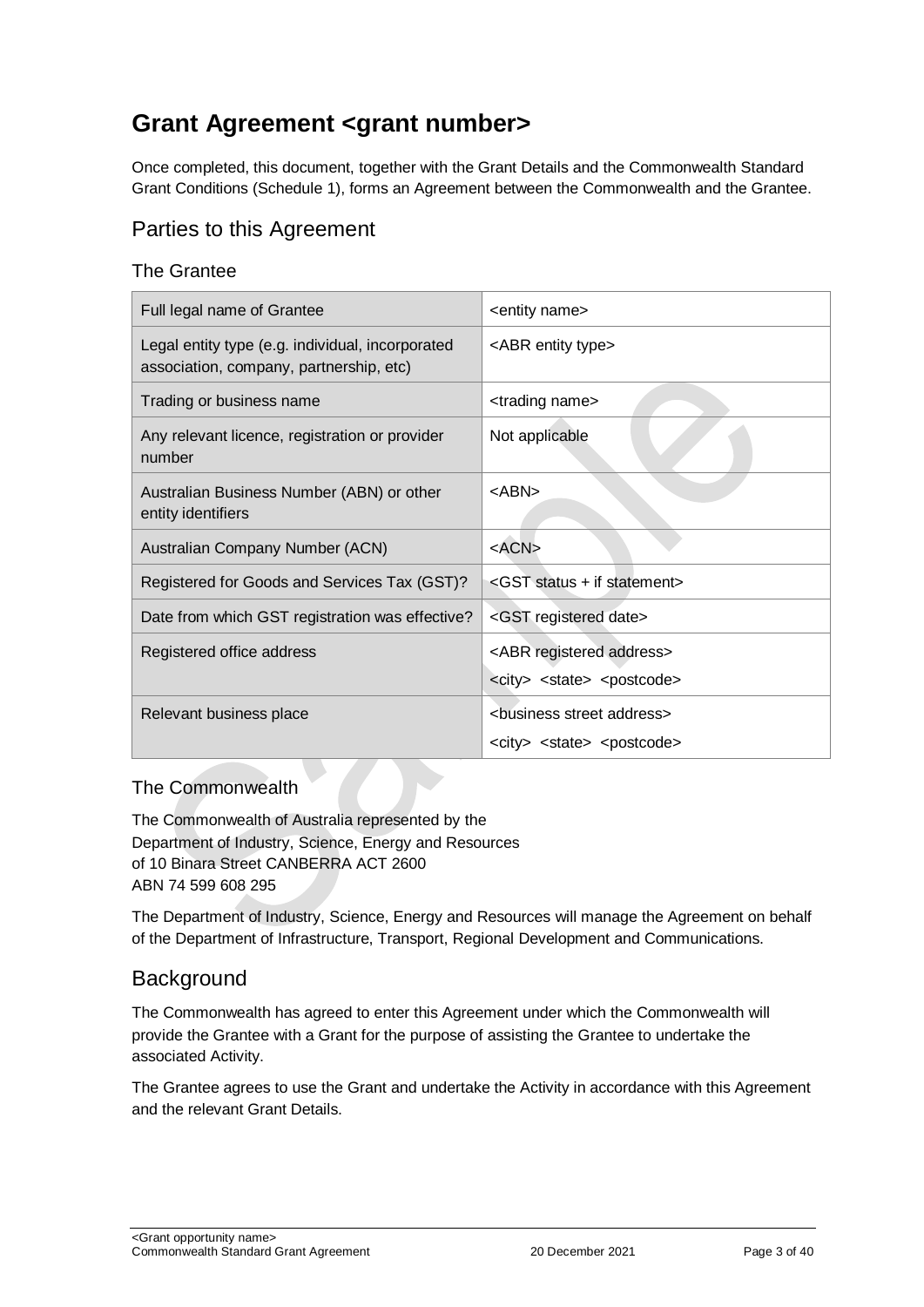## <span id="page-3-0"></span>Scope of this Agreement

This Agreement comprises:

- (a) this document;
- (b) the Supplementary Terms (if any);
- (c) the Standard Grant Conditions (Schedule 1);
- (d) the Grant Details;
- (e) any other document referenced or incorporated in the Grant Details.

If there is any ambiguity or inconsistency between the documents comprising this Agreement in relation to a Grant, the document appearing higher in the list will have precedence to the extent of the ambiguity or inconsistency.

This Agreement represents the Parties' entire agreement in relation to the Grant provided under it and the relevant Activity and supersedes all prior representations, communications, agreements, statements and understandings, whether oral or in writing.

Certain information contained in or provided under this Agreement may be used for public reporting purposes.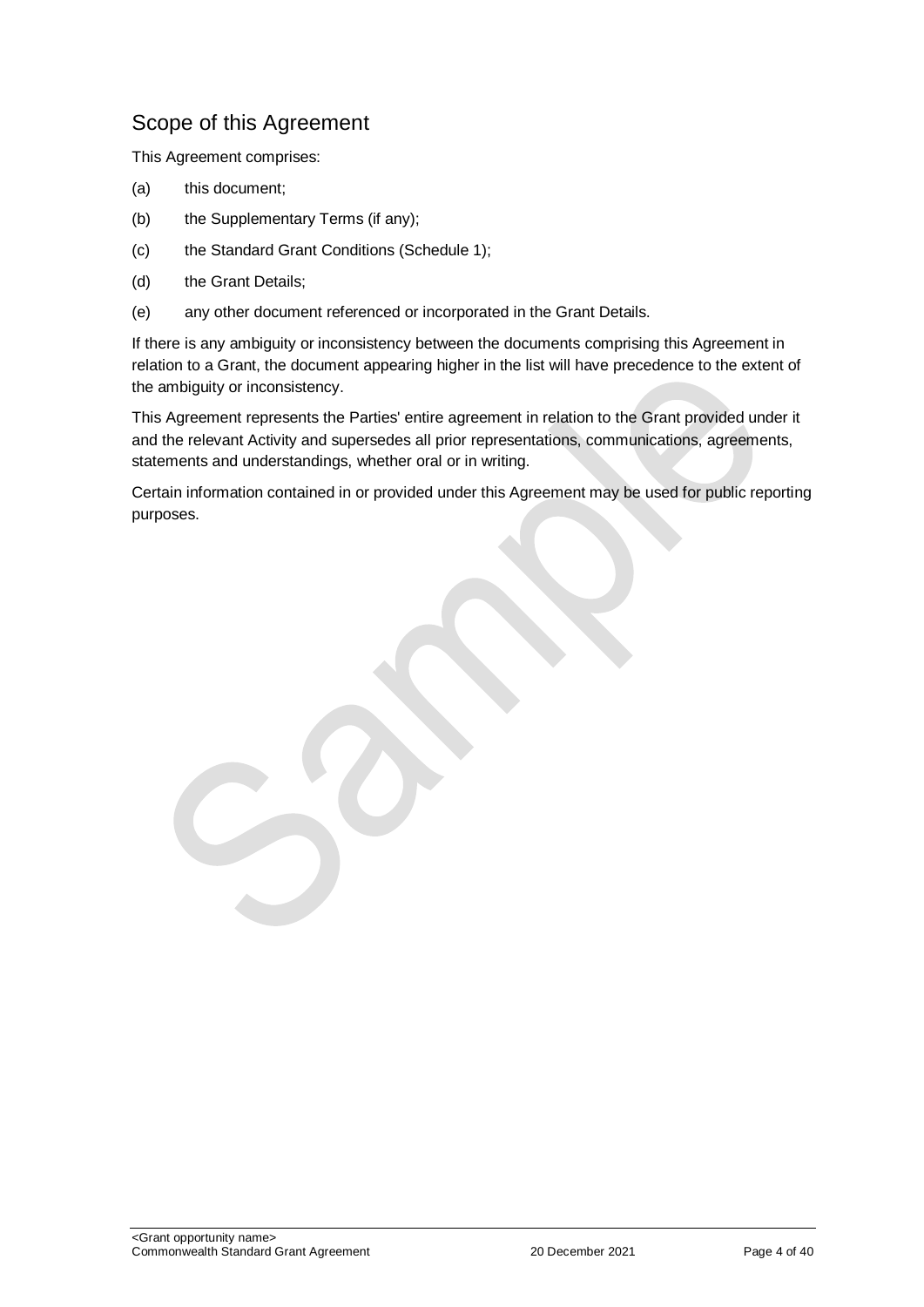## <span id="page-4-0"></span>**Grant Details <grant number>**

## <span id="page-4-1"></span>A. Purpose of the Grant

The Grant is being provided as part of the  $\leq$  arant opportunity name arant opportunity.

<Grant opportunity objectives>

<Grant opportunity outcomes>

#### <span id="page-4-2"></span>B. Activity

The Activity is made up of the Grantee's project and all eligible project activities as specified in these Grant Details.

Project title

<project title>

#### Project scope and description

<detailed project description>

Project outcomes

<project outcomes>

In undertaking the Activity, the Grantee must comply with the requirements of the grant opportunity guidelines (as in force at the time of application).

The Grantee must notify the Commonwealth about events relating to the project and provide an opportunity for the Minister or their representative to attend.

## <span id="page-4-3"></span>C. Duration of the Grant

The Activity starts on <project start date> and ends on <project end date>, which is the Activity **Completion Date**.

The Agreement ends on <agreement end date> which is the **Agreement End Date**.

#### Activity Schedule

In undertaking the Activity, the Grantee will meet the following milestones by the due dates.

| Milestone<br>number | Milestone name and description         | Due date                |
|---------------------|----------------------------------------|-------------------------|
| $<$ No $>$          | <milestone name=""></milestone>        | <dd mm="" yyyy=""></dd> |
|                     | <milestone description=""></milestone> |                         |

## <span id="page-4-4"></span>D. Payment of the Grant

The total amount of the Grant is <grant amount> (plus GST if applicable).

The Grant will be provided at up to <grant percentage> per cent of eligible expenditure as defined in the grant opportunity guidelines subject to availability of Program funds.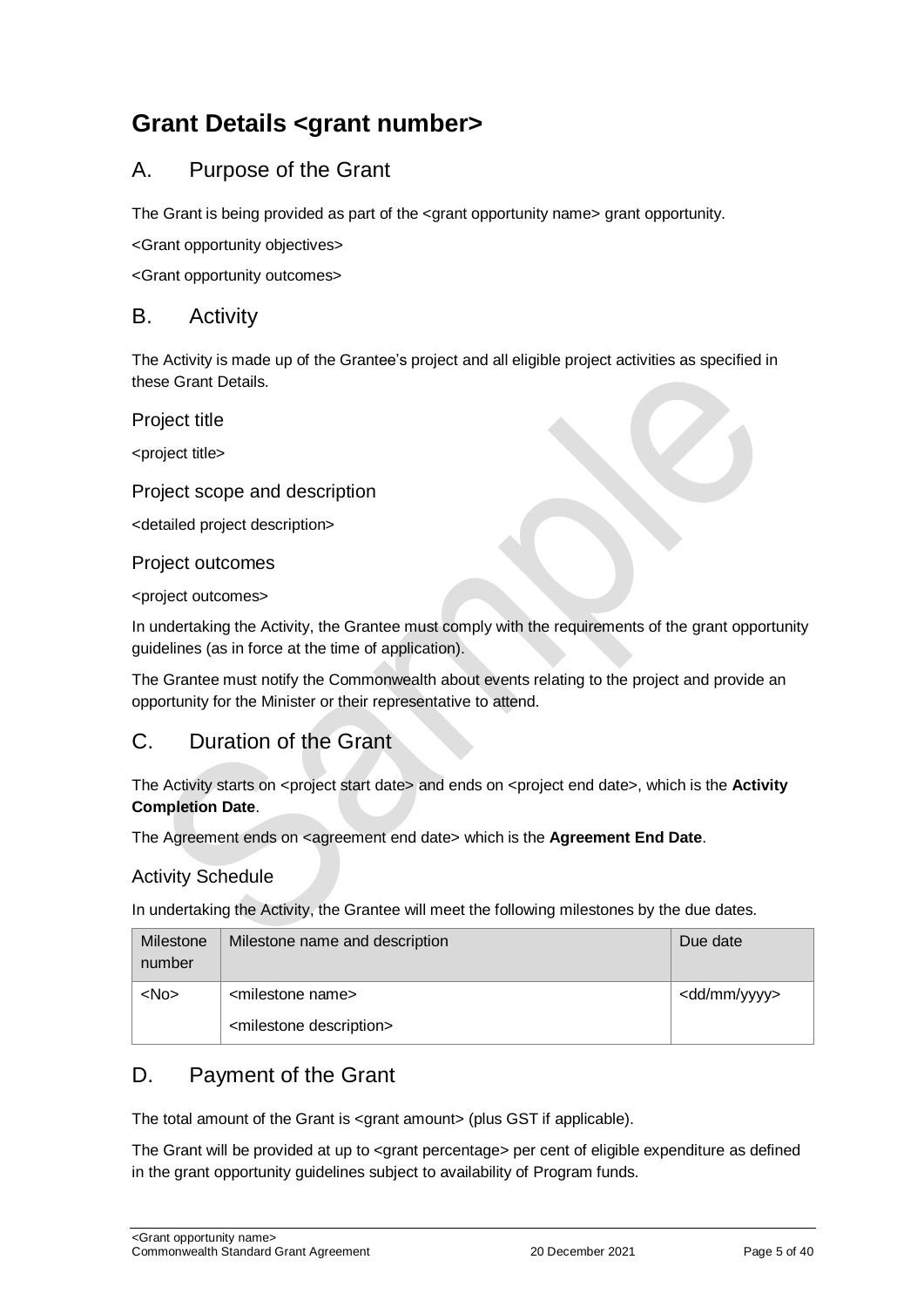The Grant will be paid in accordance with clause [ST2.](#page-7-1)

An initial payment will be made on execution of the Grant Agreement based on forecast eligible expenditure. Subsequent payments will be paid quarterly in advance, based on forecast eligible expenditure and adjusted for unspent amounts from previous payments. Payments are subject to satisfactory progress on the project and compliance by the Grantee with its obligations under this Agreement.

A final payment of at least 10 per cent of the Grant will be withheld until the Grantee submits a satisfactory end of project report demonstrating end of project reporting obligations have been met.

#### Invoicing

The Grantee agrees to allow the Commonwealth to issue it with a Recipient Created Tax Invoice (RCTI) for any taxable supplies it makes in relation to the Activity.

## <span id="page-5-0"></span>E. Reporting

The Grantee agrees to provide the following reports to the Commonwealth representative in accordance with the reporting requirements (Schedule 2).

<reporting table>

During the Agreement period, the Commonwealth may ask the Grantee for ad-hoc reports on the project. The Grantee must provide these reports in the timeframes notified by the Commonwealth.

## <span id="page-5-1"></span>F. Party representatives and address for notices

#### Grantee's representative and address

| Grantee's representative<br>name | <primary contact="" name=""></primary>     |  |  |
|----------------------------------|--------------------------------------------|--|--|
| <b>Position</b>                  | <primary contact="" position=""></primary> |  |  |
| Address                          | <primary address="" contact=""></primary>  |  |  |
| Business hours telephone         | <phone number=""></phone>                  |  |  |
| Mobile                           | <mobile phone=""></mobile>                 |  |  |
| Email                            | <email address=""></email>                 |  |  |

#### Commonwealth representative and address

| Name of representative | $\leq$ CSM name $\geq$  |  |  |
|------------------------|-------------------------|--|--|
| <b>Position</b>        | <csm position=""></csm> |  |  |
| Postal address         | GPO Box 2013            |  |  |
|                        | CANBERRA ACT 2601       |  |  |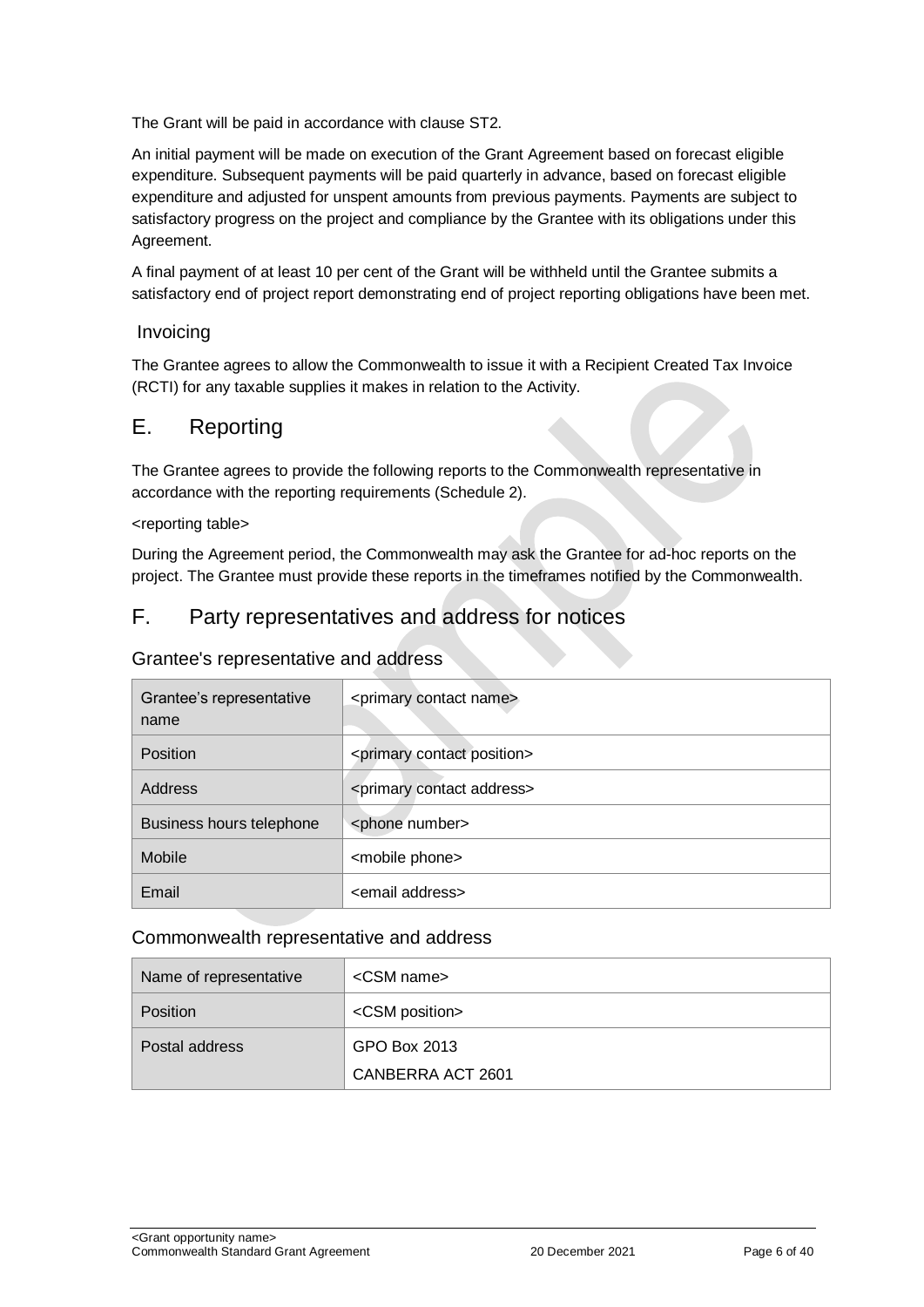| Physical address         | <csm address="" physical=""></csm>      |  |  |
|--------------------------|-----------------------------------------|--|--|
|                          | If blank                                |  |  |
|                          | 10 Binara Street                        |  |  |
|                          | CANBERRA ACT 2600                       |  |  |
| Business hours telephone | <csm phone=""></csm>                    |  |  |
| Email                    | <program address="" email=""></program> |  |  |

The Parties' representatives will be responsible for liaison and the day-to-day management of the Grant, as well as accepting and issuing any written notices in relation to the Grant.

## <span id="page-6-0"></span>G. Activity Material

Not applicable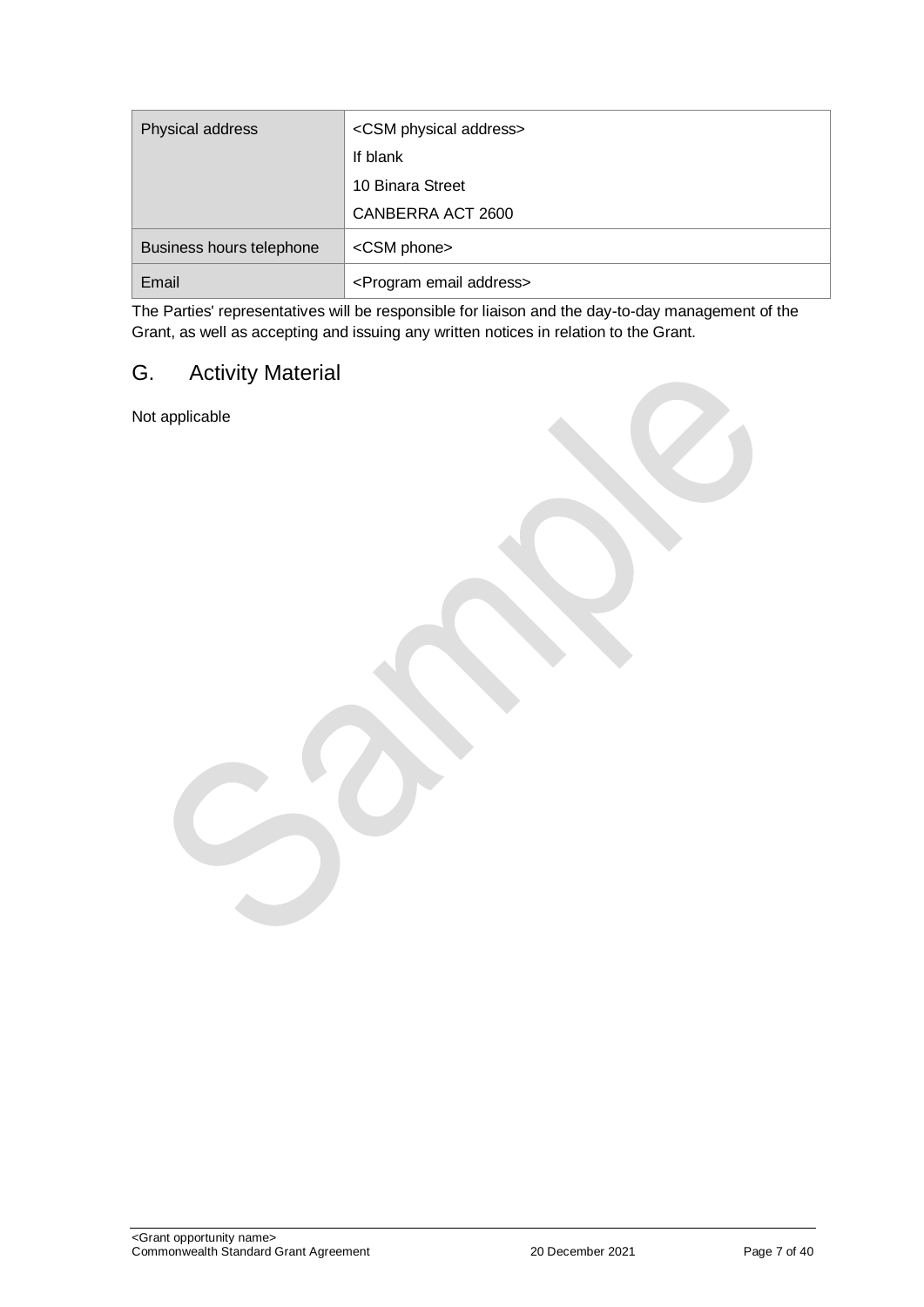## <span id="page-7-0"></span>**Supplementary Terms**

## ST1. Other Contributions

ST1.1 In this Agreement, Other Contributions means the financial or in-kind contributions other than the Grant set out in the following table:

| Contributor                                                                       | Nature of Contribution                                                                                                         | Amount (GST<br>exclusive)                                                                                                       | Timing                                                                      |
|-----------------------------------------------------------------------------------|--------------------------------------------------------------------------------------------------------------------------------|---------------------------------------------------------------------------------------------------------------------------------|-----------------------------------------------------------------------------|
| Grantee                                                                           | < insert description of contribution,<br>e.g., cash, access to equipment,<br>secondment of personnel etc>                      | \$ <insert amount<="" td=""><td><project date="" end=""></project></td></insert>                                                | <project date="" end=""></project>                                          |
| <name of="" third<br="">party providing<br/>the Other<br/>Contribution&gt;</name> | <insert contribution,<br="" description="" of="">e.g., cash, access to equipment,<br/>secondment of personnel etc&gt;</insert> | \$ <insert amount<="" td=""><td>sinsert date or<br/>Milestone to which<br/>the Other<br/>Contribution relates&gt;</td></insert> | sinsert date or<br>Milestone to which<br>the Other<br>Contribution relates> |
| Total                                                                             |                                                                                                                                | \$ <total other<br="">contributions&gt;</total>                                                                                 |                                                                             |

ST1.2 The Grantee agrees to provide, or to ensure the provision of, the Other Contributions and to use them to undertake the Activity. If the Other Contributions are not provided in accordance with this clause, then the Commonwealth may:

- (a) suspend payment of the Grant until the Other Contributions are provided; or
- (b) terminate this Agreement in accordance with clause 19 of this Agreement.

#### <span id="page-7-1"></span>ST2. Activity Budget

ST2.1 In this Agreement, Appropriation means money drawn from the Consolidated Revenue Fund.

ST2.2 The Grantee agrees to use the Grant and any Other Contributions and undertake the Activity consistently with the Activity Budget in the following table:

#### <budget table>

Figures in the above table are GST inclusive amounts less GST credits that can be claimed in relation to the expenditure.

ST2.3 Subject to sufficient appropriation being available, the Grant will be paid up to the Annual Capped Amounts over the financial years specified in the following table.

#### **Annual Capped Amounts**

| Financial year                                     | Annual capped amount (GST excl)       |  |  |
|----------------------------------------------------|---------------------------------------|--|--|
| <lnsert financial="" year:="" yyyy-yy=""></lnsert> | \$ <amount></amount>                  |  |  |
| <lnsert financial="" year:="" yyyy-yy=""></lnsert> | \$ <amount></amount>                  |  |  |
| <lnsert financial="" year:="" yyyy-yy=""></lnsert> | \$ <amount></amount>                  |  |  |
| <lnsert financial="" year:="" yyyy-yy=""></lnsert> | \$ <amount></amount>                  |  |  |
| Total                                              | \$ <total amount="" grant=""></total> |  |  |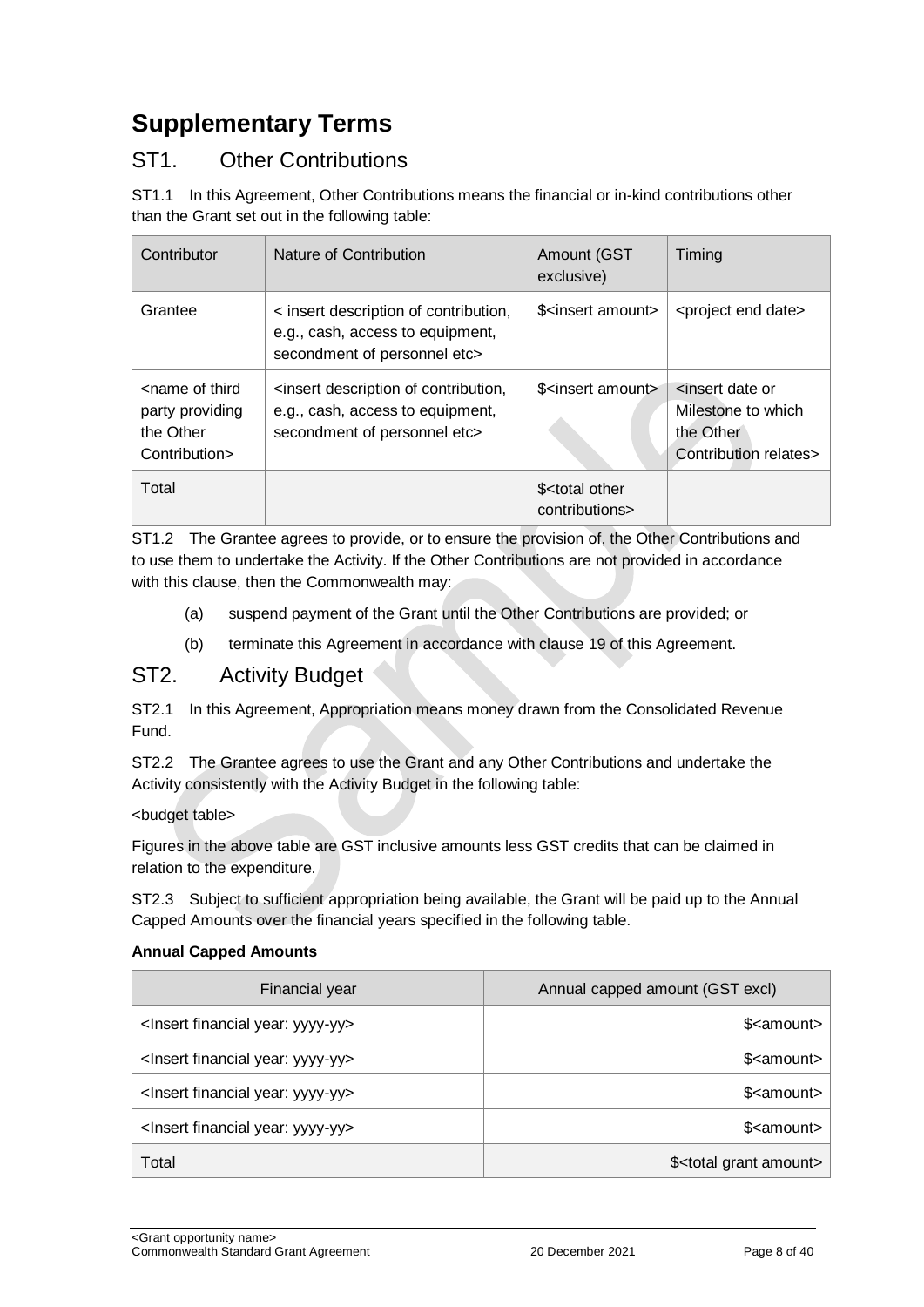ST2.4 The Commonwealth is not required to make a payment if it would result in the amount paid in a financial year exceeding the Annual Capped Amount for that financial year specified in the table under clause ST2.3.

ST2.5 In accordance with the Activity Budget under clause ST2.2, the Annual Capped Amounts may not be exceeded unless the Commonwealth specifically approves an increase of that amount under clause ST2.8.

ST2.6 Subject to this clause, the Grantee may reallocate expenditure in respect of categories of expenditure in the Activity Budget, provided it does not materially change the Activity, any Milestone(s) set out in this Agreement, or cause the Grantee to be in breach of any of its obligations under this Agreement.

ST2.7 The Grantee must give the Commonwealth:

- (a) at any time the Grantee wishes to request a variation to any one or more of the Annual Capped Amounts; or
- (b) if otherwise requested by the Commonwealth,

a revised Activity Budget in a form acceptable to the Commonwealth. The revised Activity Budget must clearly identify any proposed changes, including of any proposed changes to the Annual Capped Amounts, and explain the reasons for the proposed changes.

ST2.8 The Commonwealth may, at its discretion, approve or reject a revised Activity Budget provided under clause ST2.7 and/or any proposed changes to the Annual Capped Amounts. The Commonwealth's approval may be granted subject to conditions.

ST2.9 If a revised Activity Budget and any proposed changes to the Annual Capped Amounts are approved by the Commonwealth, then it will become the Activity Budget and, if relevant, the Annual Capped Amounts will be adjusted accordingly.

## ST3. Intellectual property in Activity Material

Not applicable

## ST4. Access/monitoring/inspection

ST4.1 The Grantee agrees to give the Commonwealth, or any persons authorised in writing by the Commonwealth:

- (a) access to premises where the Activity is being performed and/or where Material relating to the Activity is kept within the time period specified in a Commonwealth notice; and
- (b) permission to inspect and take copies of any Material relevant to the Activity.

ST4.2 The Auditor-General and any Information Officer under the *Australian Information Commissioner Act 2010* (Cth) (including their delegates) are persons authorised for the purposes of clause ST4.1.

ST4.3 This clause ST4 does not detract from the statutory powers of the Auditor-General or an Information Officer (including their delegates).

## ST5. Equipment and Assets

Not applicable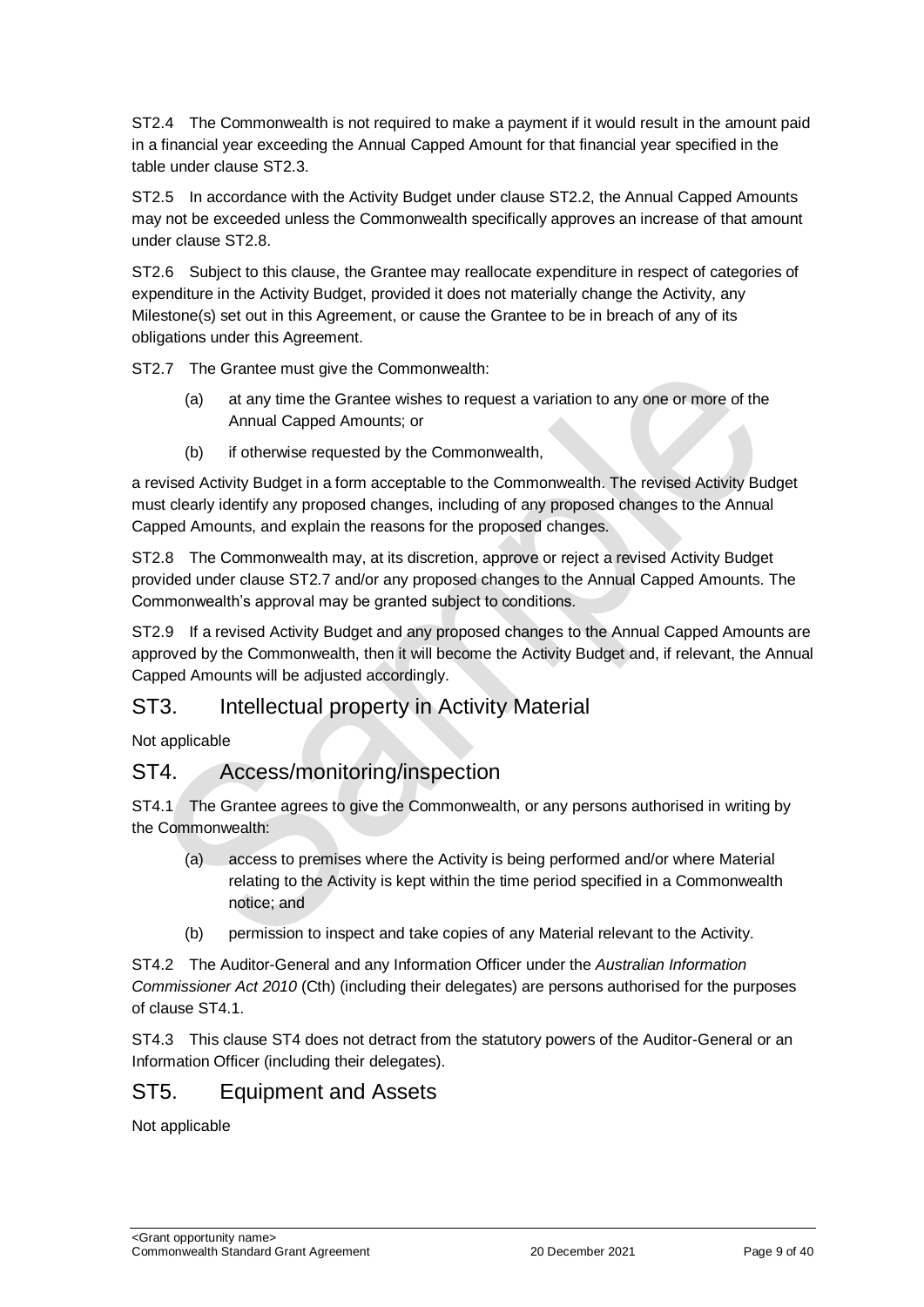## ST6. Specified Personnel

Not applicable

ST7. Relevant qualifications, licences, permits, approvals or skills Not applicable

ST8. Vulnerable Persons

Not applicable

ST9. Child safety

Not applicable

ST10. Commonwealth Material, facilities and assistance

Not applicable

ST11. Jurisdiction

ST11.1 This Agreement is governed by the law of the Australian Capital Territory.

#### ST12. Grantee trustee of trust (if applicable)

ST12.1 In this Agreement, **Trust** means the trust specified in the Parties to the Agreement section of this Agreement.

ST12.2 The Grantee warrants that:

- (a) it is the sole trustee of the Trust; and
- (b) it has full and valid power and authority to enter into this Agreement and perform the obligations under it on behalf of the Trust; and
- (c) it has entered into this Agreement for the proper administration of the Trust; and
- (d) all necessary resolutions, consents, approvals and procedures have been obtained or duly satisfied to enter into this Agreement and perform the obligations under it; and
- (e) it has the right to be indemnified out of the assets of the Trust for all liabilities incurred by it under this Agreement.

### ST13. Fraud

ST13.1 In this Agreement, Fraud means dishonestly obtaining a benefit, or causing a loss, by deception or other means, and includes alleged, attempted, suspected or detected fraud.

ST13.2 The Grantee must ensure its personnel and subcontractors do not engage in any Fraud in relation to the Activity.

ST13.3 If the Grantee becomes aware of:

- (a) any Fraud in relation to the performance of the Activity; or
- (b) any other Fraud that has had or may have an effect on the performance of the Activity;

then it must within 5 business days report the matter to the Commonwealth and all appropriate law enforcement and regulatory agencies.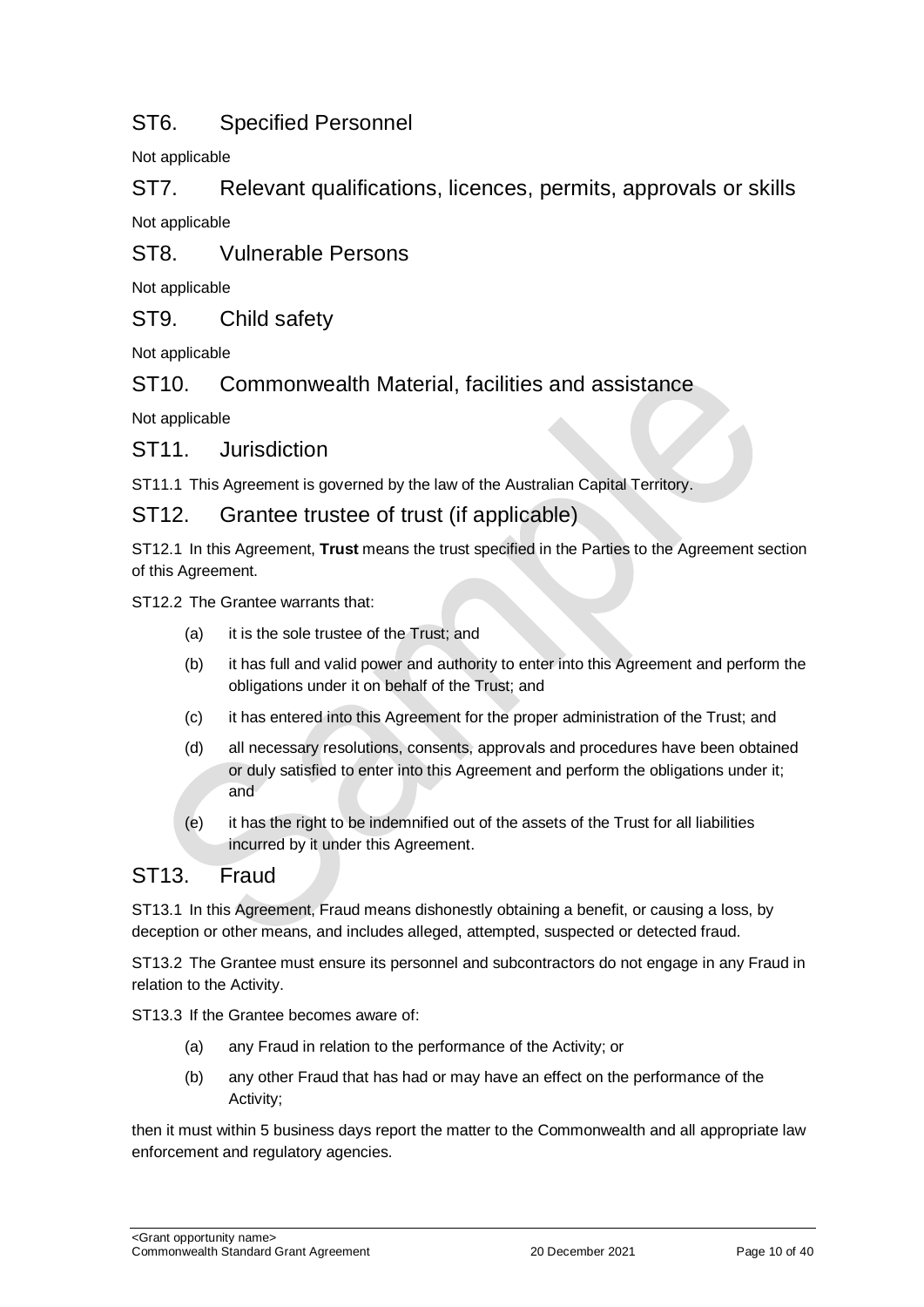ST13.4 The Grantee must, at its own cost, investigate any Fraud referred to in clause ST13.3 in accordance with the Australian Government Investigations Standards available at [www.ag.gov.au.](http://www.ag.gov.au/)

ST13.5 The Commonwealth may, at its discretion, investigate any Fraud in relation to the Activity. The Grantee agrees to co-operate and provide all reasonable assistance at its own cost with any such investigation.

ST13.6 This clause survives the termination or expiry of the Agreement.

## ST14. Prohibited dealings

Not applicable

## ST15. Anti-corruption

ST15.1 In this Agreement:

**Illegal or Corrupt Practice** means directly or indirectly:

- (a) making or causing to be made, any offer, gift, payment, consideration or benefit of any kind to any party, or
- (b) receiving or seeking to receive, any offer, gift, payment, consideration or benefit of any kind from any party, as an inducement or reward in relation to the performance of the Activity, which would or could be construed as an illegal or corrupt practice;

ST15.2 The Grantee warrants that the Grantee, its officers, employees, contractors, agents and any other individual or entity involved in carrying out the Activity have not, engaged in an Illegal or Corrupt Practice.

ST15.3 The Grantee agrees not to, and to take all reasonable steps to ensure that its officers, employees, contractors, agents and any other individual or entity involved in carrying out the Activity do not:

- (a) engage in an Illegal or Corrupt Practice; or
- (b) engage in any practice that could constitute the offence of bribing a foreign public official contained in section 70.2 of the Criminal Code Act 1995 (Cth).

ST15.4 The Grantee agrees to inform the Commonwealth within five business days if the Grantee becomes aware of any activity as described in ST15.3 in relation to the performance of the Activity.

## ST16. Step-in rights

Not applicable

#### ST17. Grant administrator

Not applicable

#### ST18. Management Adviser

Not applicable

#### ST19. Indemnities

ST19.1 The Grantee indemnifies the Commonwealth, its officers, employees and contractors against any claim, loss or damage arising in connection with the Activity.

ST19.2 The Grantee's obligation to indemnify the Commonwealth will reduce proportionally to the extent any act or omission involving fault on the part of the Commonwealth contributed to the claim, loss or damage.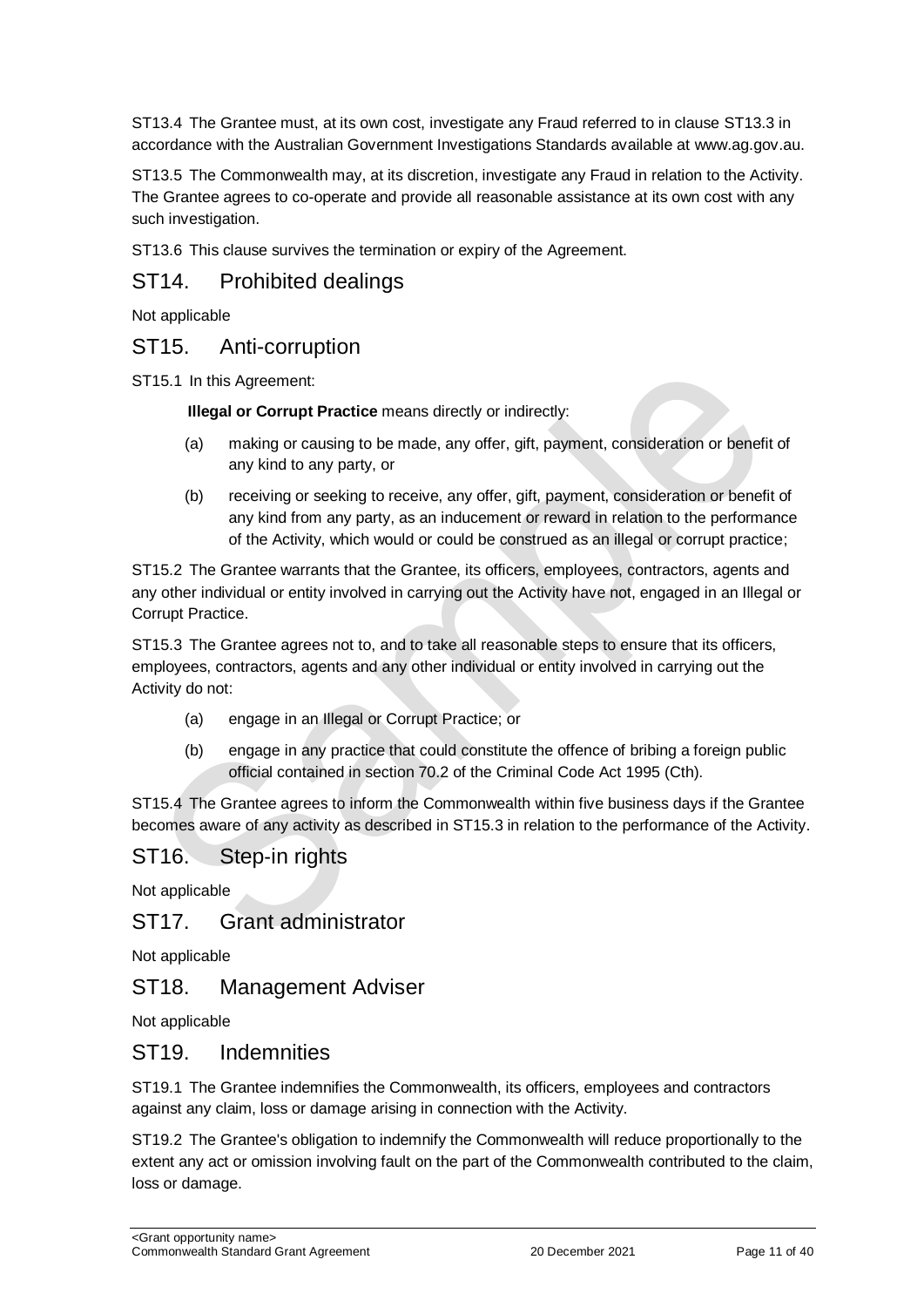## ST20. Compliance with Legislation and policies

ST20.1 In this Agreement:

**Legislation** means a provision of a statute or subordinate legislation of the Commonwealth, or of a State, Territory or local authority.

ST20.2 The Grantee agrees to comply with all Legislation applicable to its performance of this Agreement.

ST20.3 The Grantee agrees, in carrying out its obligations under this Agreement, to comply with any of the Commonwealth's policies as notified, referred or made available by the Commonwealth to the Grantee (including by reference to an internet site).

ST20.4 In carrying out the Activity, the Grantee must comply with the following applicable policies/laws:

(a) Not applicable

### ST21. Work health and safety

ST21.1 The Grantee agrees to ensure that it complies at all times with all applicable work health and safety legislative and regulatory requirements and any additional work health and safety requirements set out in the Grant Details.

ST21.2 If requested by the Commonwealth, the Grantee agrees to provide copies of its work health and safety management plans and processes and such other details of the arrangements it has in place to meet the requirements referred to in clause ST21.1.

ST21.3 When using the Commonwealth's premises or facilities, the Grantee agrees to comply with all reasonable directions and procedures relating to work health and safety and security in effect at those premises or facilities, as notified by the Commonwealth or as might reasonably be inferred from the use to which the premises or facilities are being put.

## ST22. Transition

Not applicable

## ST23. Corporate Governance

ST23.1 In this Agreement:

**Constitution** means (depending on the context):

- (a) a company's, body corporate's or incorporated association's constitution, or equivalent documents, which (where relevant) includes rules and any amendments that are part of the constitution;
- (b) in relation to any other kind of body:
	- (i) the body's charter or memorandum; or
	- (ii) any instrument or law constituting or defining the constitution of the body or governing the activities of the body or its members.

ST23.2 The Grantee warrants that nothing in its constitution conflicts with its obligations under this Agreement.

ST23.3 The Grantee agrees to provide a copy of its constitution to the Commonwealth upon request and inform the Commonwealth whenever there is a change in the Grantee's constitution, structure or management.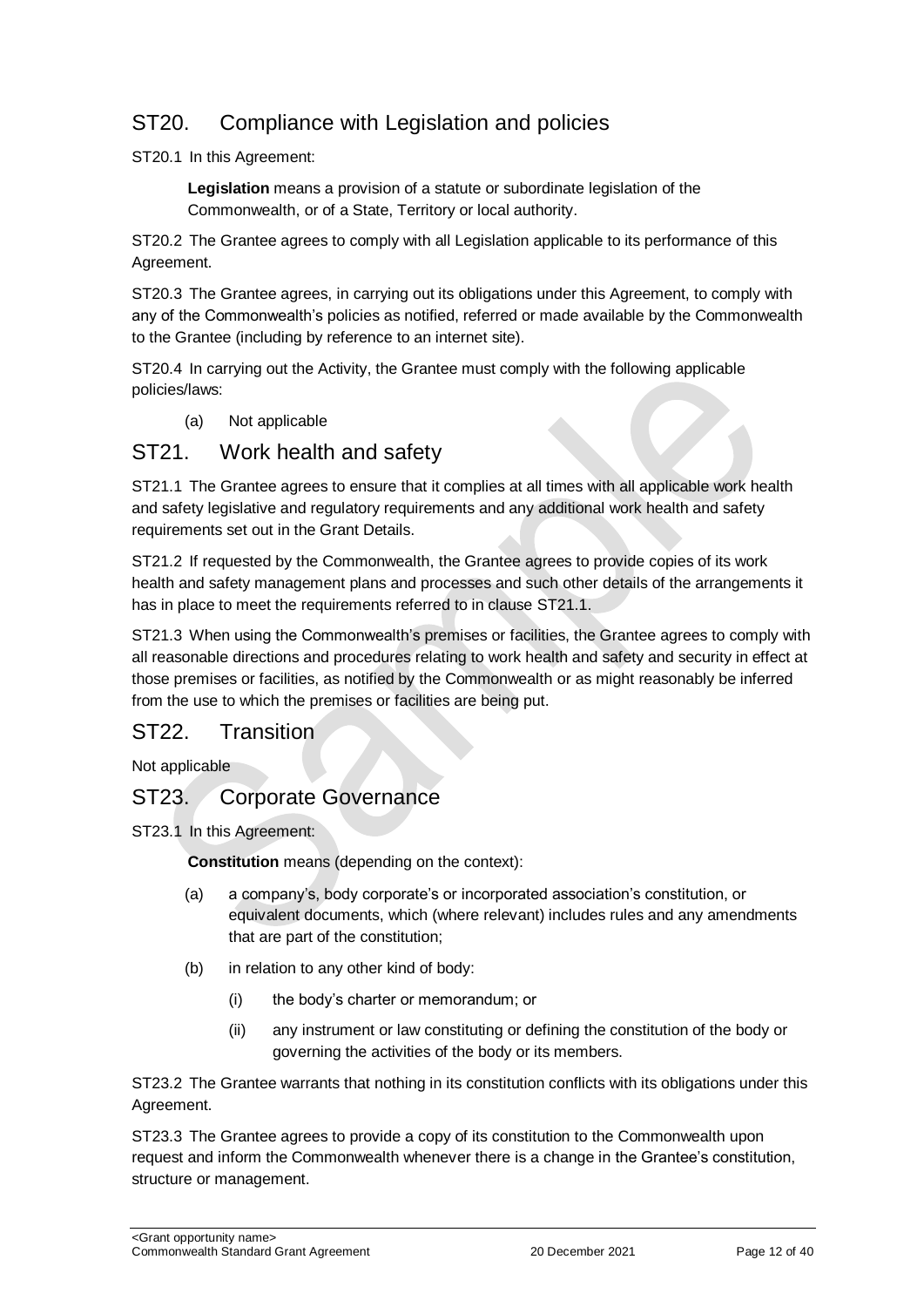## ST24. Counterparts

ST24.1 This Agreement may be executed in any number of counterparts. All counterparts, taken together, constitute one instrument. A Party may execute this Agreement by signing any counterpart.

## ST25. Secret and Sacred Indigenous Material

Not applicable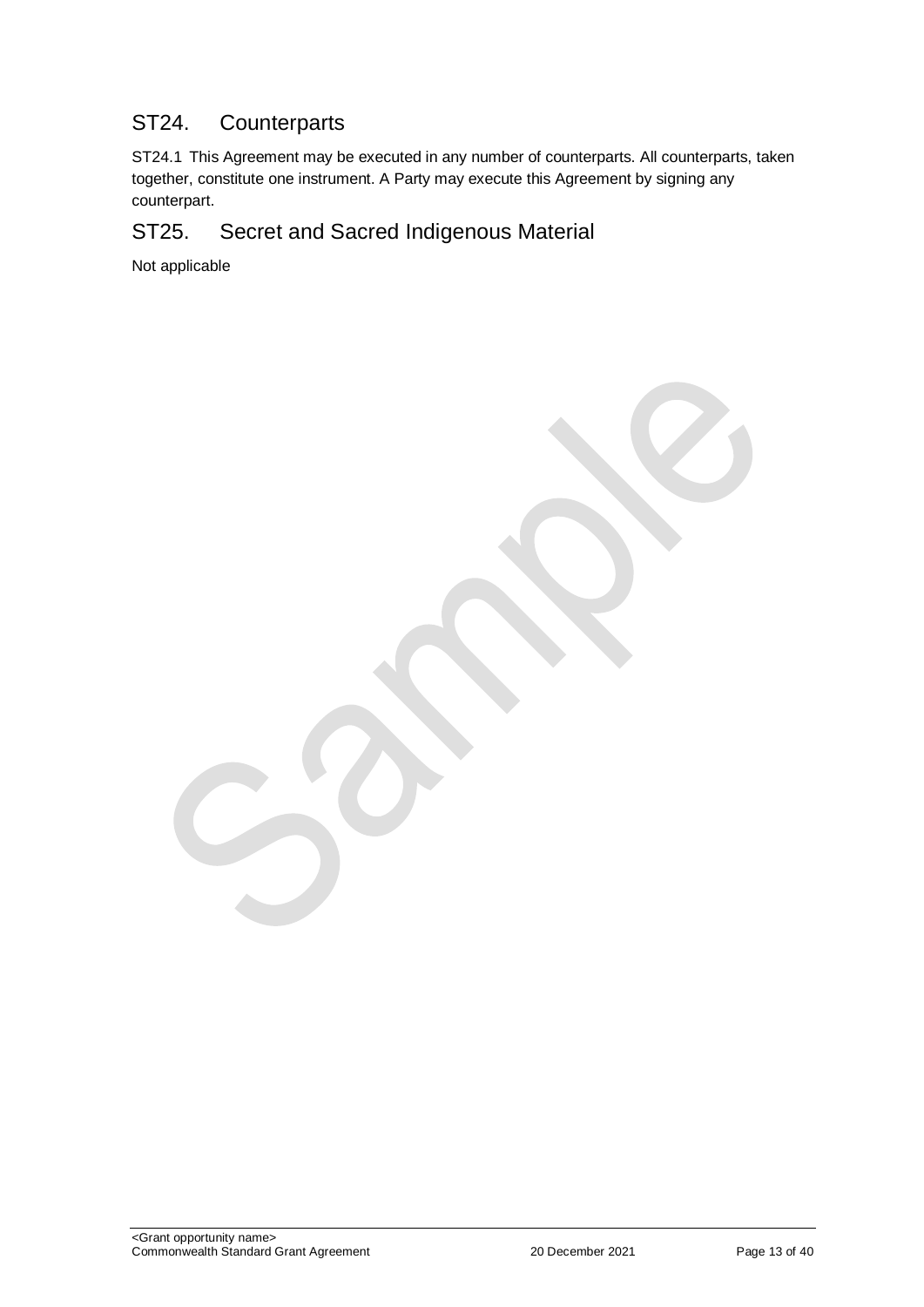## <span id="page-13-0"></span>**Schedule 1: Commonwealth Standard Grant Conditions**

## 1. Undertaking the Activity

1.1 The Grantee agrees to undertake the Activity for the purpose of the Grant in accordance with this Agreement.

1.2 The Grantee is fully responsible for the Activity and for ensuring the performance of all its obligations under this Agreement in accordance with all relevant laws. The Grantee will not be relieved of that responsibility because of:

- (a) the grant or withholding of any approval or the exercise or non‐exercise of any right by the Commonwealth; or
- (b) any payment to, or withholding of any payment from, the Grantee under this Agreement.

## 2. Payment of the Grant

2.1 The Commonwealth agrees to pay the Grant to the Grantee in accordance with the Grant Details.

2.2 Notwithstanding any other provision of this Agreement, the Commonwealth may by notice withhold payment of any amount of the Grant and/or take any other action specified in the Supplementary Terms if it reasonably believes that:

- (a) the Grantee has not complied with this Agreement;
- (b) the Grantee is unlikely to be able to perform the Activity or manage the Grant in accordance with this Agreement; or
- (c) there is a serious concern relating to this Agreement that requires investigation.

2.3 A notice under clause 2.2 will contain the reasons any action taken under clause 2.2 and, where relevant, the steps the Grantee can take to address those reasons.

2.4 The Commonwealth will only be obliged to pay the withheld amount once the Grantee has addressed the reasons contained in a notice under clause 2.2 to the Commonwealth's reasonable satisfaction.

## 3. Acknowledgements

3.1 The Grantee agrees not to make any public announcement, including by social media, in connection with the awarding of the Grant without the Commonwealth's prior written approval.

3.2 The Grantee agrees to acknowledge the Commonwealth's support in all Material, publications and promotional and advertising materials published in connection with this Agreement. The Commonwealth may notify the Grantee of the form of acknowledgement that the Grantee is to use.

#### 4. Notices

4.1 Each Party agrees to promptly notify the other Party of anything reasonably likely to adversely affect the undertaking of the Activity, management of the Grant or its performance of any of its other requirements under this Agreement.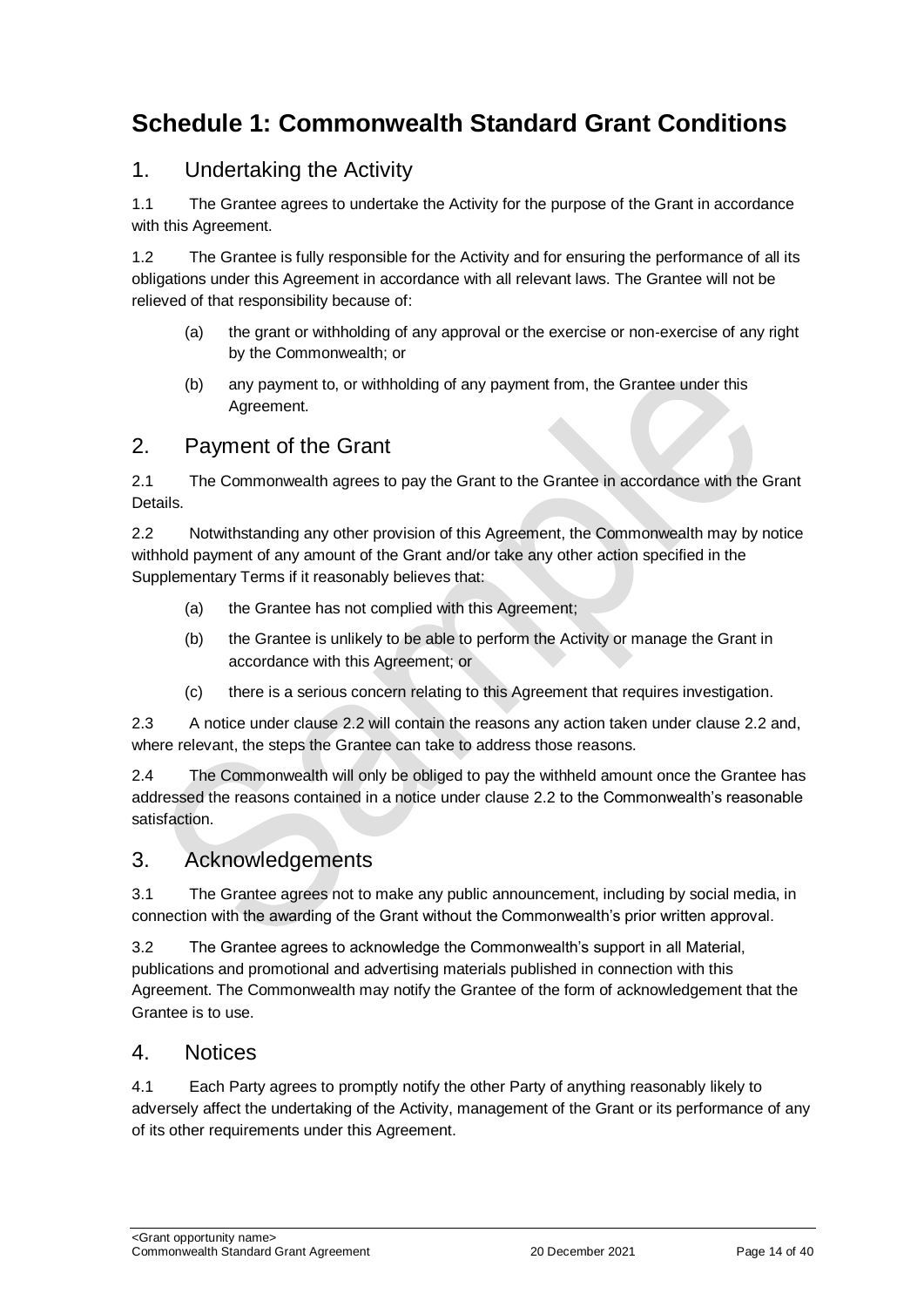4.2 A notice given by a Party under this Agreement must be in writing and addressed to the other Party's representative as set out in the Grant Details or as most recently updated by notice given in accordance with this clause.

## 5. Relationship between the Parties

5.1 A Party is not by virtue of this Agreement the employee, agent or partner of the other Party and is not authorised to bind or represent the other Party.

## 6. Subcontracting

6.1 The Grantee is responsible for the performance of its obligations under this Agreement, including in relation to any tasks undertaken by subcontractors.

6.2 The Grantee agrees to make available to the Commonwealth the details of any of its subcontractors engaged to perform any tasks in relation to this Agreement upon request.

## 7. Conflict of interest

7.1 Other than those which have already been disclosed to the Commonwealth, the Grantee warrants that, to the best of its knowledge, at the date of this Agreement, neither it nor its officers have any actual, perceived or potential conflicts of interest in relation to the Activity.

7.2 If during the term of the Agreement, any actual, perceived or potential conflict arises or there is any material change to a previously disclosed conflict of interest, the Grantee agrees to:

- (a) notify the Commonwealth promptly and make full disclosure of all relevant information relating to the conflict; and
- (b) take any steps the Commonwealth reasonably requires to resolve or otherwise deal with that conflict.

#### 8. Variation, assignment and waiver

8.1 This Agreement may be varied in writing only, signed by both Parties.

8.2 The Grantee cannot assign its obligations, and agrees not to assign its rights, under this Agreement without the Commonwealth's prior approval.

8.3 The Grantee agrees not to enter into negotiations with any other person for the purposes of entering into an arrangement that will require novation of, or involve any assignment of rights under, this Agreement without first consulting the Commonwealth.

8.4 A waiver by a Party of any of its rights under this Agreement is only effective if it is in a signed written notice to the other Party and then only to the extent specified in that notice.

## 9. Taxes, duties and government charges

9.1 The Grantee agrees to pay all taxes, duties and government charges imposed or levied in Australia or overseas in connection with the performance of this Agreement, except as provided by this Agreement.

9.2 If Goods and Services Tax (GST) is payable by a supplier on any supply made under this Agreement, the recipient of the supply will pay to the supplier an amount equal to the GST payable on the supply, in addition to and at the same time that the consideration for the supply is to be provided under this Agreement.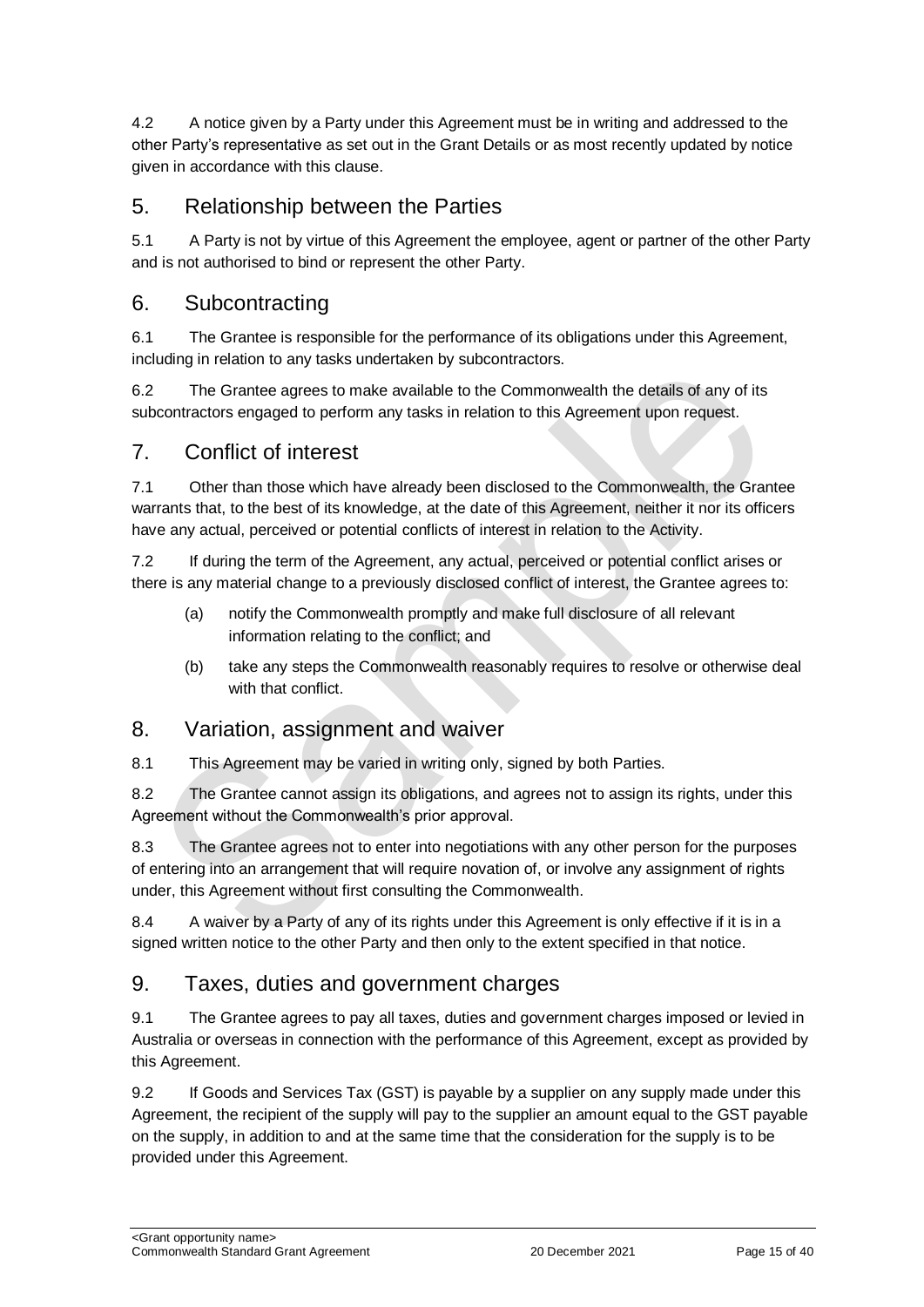- 9.3 The Parties acknowledge and agree that they each:
	- (a) are registered for GST purposes;
	- (b) have quoted their Australian Business Number to the other; and
	- (c) must notify the other of any changes to the matters covered by this clause.

9.4 The Grantee agrees that the Commonwealth will issue it with a recipient created tax invoice for any taxable supply it makes under this Agreement.

9.5 The Grantee agrees not to issue tax invoices in respect of any taxable supplies.

9.6 If the Grantee is not, or not required to be, registered for GST, then:

- (a) clauses 9.3(a), 9.4 and 9.5 do not apply; and
- (b) the Grantee agrees to notify the Commonwealth in writing within 7 days of becoming registered for GST if during the term of the Agreement it becomes, or is required to become, registered for GST.

### 10. Spending the Grant

10.1 The Grantee agrees to spend the Grant for the purpose of performing the Activity and otherwise in accordance with this Agreement.

10.2 Within 60 days after the Activity Completion Date, the Grantee agrees to provide the Commonwealth with an independently audited financial acquittal report verifying that the Grant has been spent in accordance with this Agreement.

10.3 The reports under clause 10.2 must be audited by:

- (a) a Registered Company Auditor registered under the *Corporations Act 2001* (Cth); or
- (b) a certified Practising Accountant; or
- (c) a member of the Institute of Public Accountants; or
- (d) a member of Chartered Accountants Australia and New Zealand;

who is not a principal member, shareholder, officer or employee of the Grantee or a related body corporate.

#### 11. Repayment

11.1 If any amount of the Grant:

- (a) has been spent other than in accordance with this Agreement; or
- (b) is additional to the requirements of the Activity

then the Commonwealth may, by written notice:

- (c) require the Grantee to repay that amount to the Commonwealth;
- (d) require the Grantee to deal with that amount as directed by the Commonwealth; or
- (e) deduct the amount from subsequent payments of the Grant or amounts payable under another agreement between the Grantee and the Commonwealth.

11.2 If the Commonwealth issues a notice under this Agreement requiring the Grantee to repay a Grant amount:

(a) the Grantee must do so within the time period specified in the notice;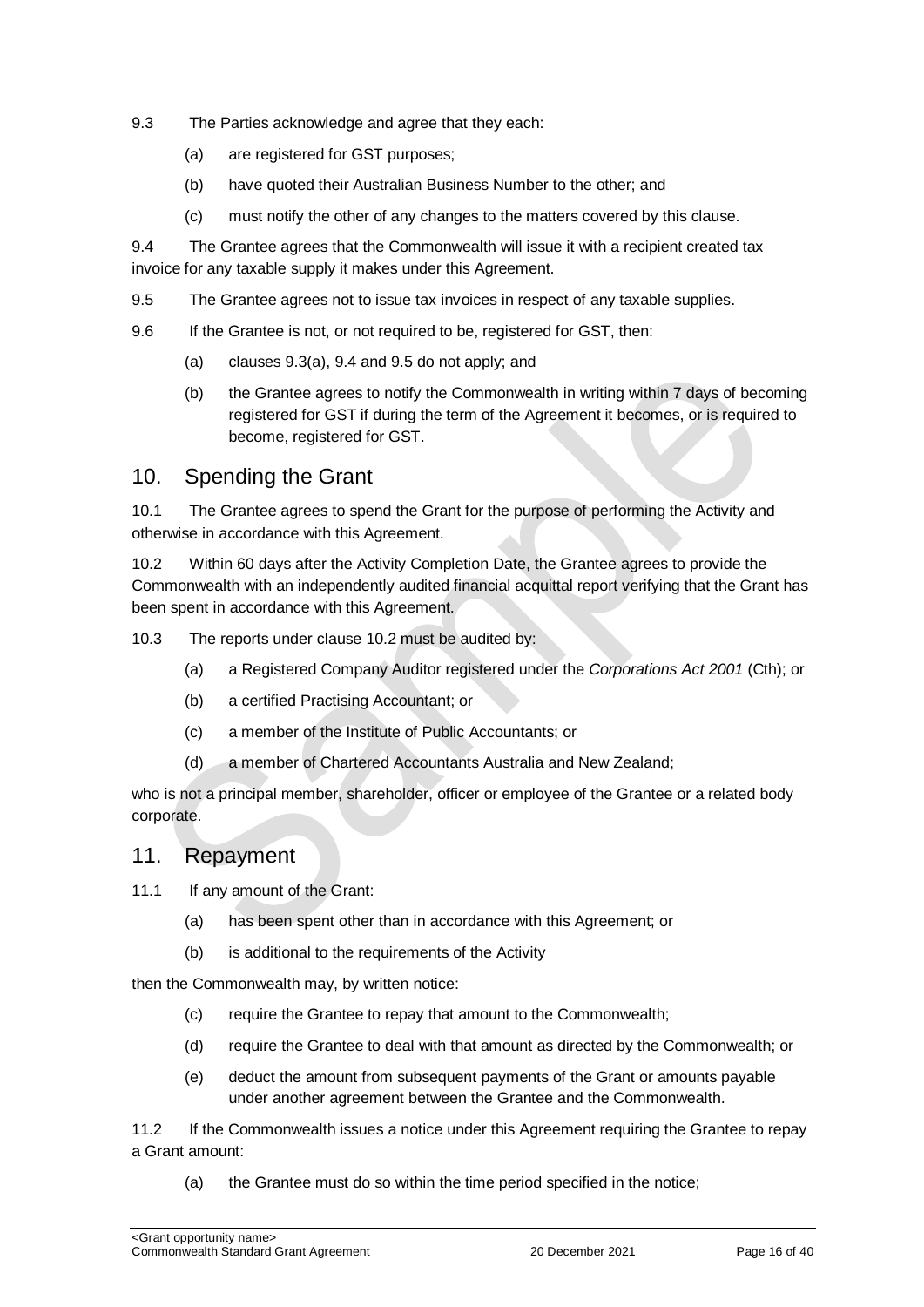- (b) the Grantee must pay interest on any part of the amount that is outstanding at the end of the time period specified in the notice until the outstanding amount is repaid in full; and
- (c) the Commonwealth may recover the amount and any interest under this Agreement as a debt due to the Commonwealth without further proof of the debt being required.

### 12. Record keeping

- 12.1 The Grantee agrees to keep financial accounts and other records that:
	- (a) detail and document the conduct and management of the Activity;
	- (b) identify the receipt and expenditure of the Grant and any Other Contributions separately within the Grantee's accounts and records so that at all times the Grant is identifiable;
	- (c) enable all receipts and payments related to the Activity to be identified and reported.

12.2 The Grantee agrees to keep the records for five years after the Activity Completion Date or such other time specified in the Grant Details and provide copies of the records to the Commonwealth upon request.

#### 13. Reporting and liaison

13.1 The Grantee agrees to provide the Reporting Material specified in the Grant Details to the Commonwealth.

13.2 In addition to the obligations in clause 13.1, the Grantee agrees to:

- (a) liaise with and provide information to the Commonwealth as reasonably required by the Commonwealth; and
- (b) comply with the Commonwealth's reasonable requests, directions, or monitoring requirements,

in relation to the Activity.

13.3 If the Commonwealth acting reasonably has concerns regarding the performance of the Activity or the management of the Grant, the Commonwealth may by written notice require the Grantee to provide one or more additional reports, containing the information and by the date(s) specified in the notice.

13.4 The Grantee acknowledges that the giving of false or misleading information to the Commonwealth is a serious offence under the *Criminal Code Act 1995* (Cth).

#### 14. Privacy

- 14.1 When dealing with Personal Information in carrying out the Activity, the Grantee agrees:
	- (a) to comply with the requirements of the *Privacy Act 1988* (Cth);
	- (b) not to do anything which, if done by the Commonwealth, would be a breach of an Australian Privacy Principle;
	- (c) to ensure that any of the Grantee's subcontractors or personnel who deal with Personal Information for the purposes of this Agreement are aware of the requirements of the *Privacy Act 1988* (Cth) and the Grantee's obligations under this clause;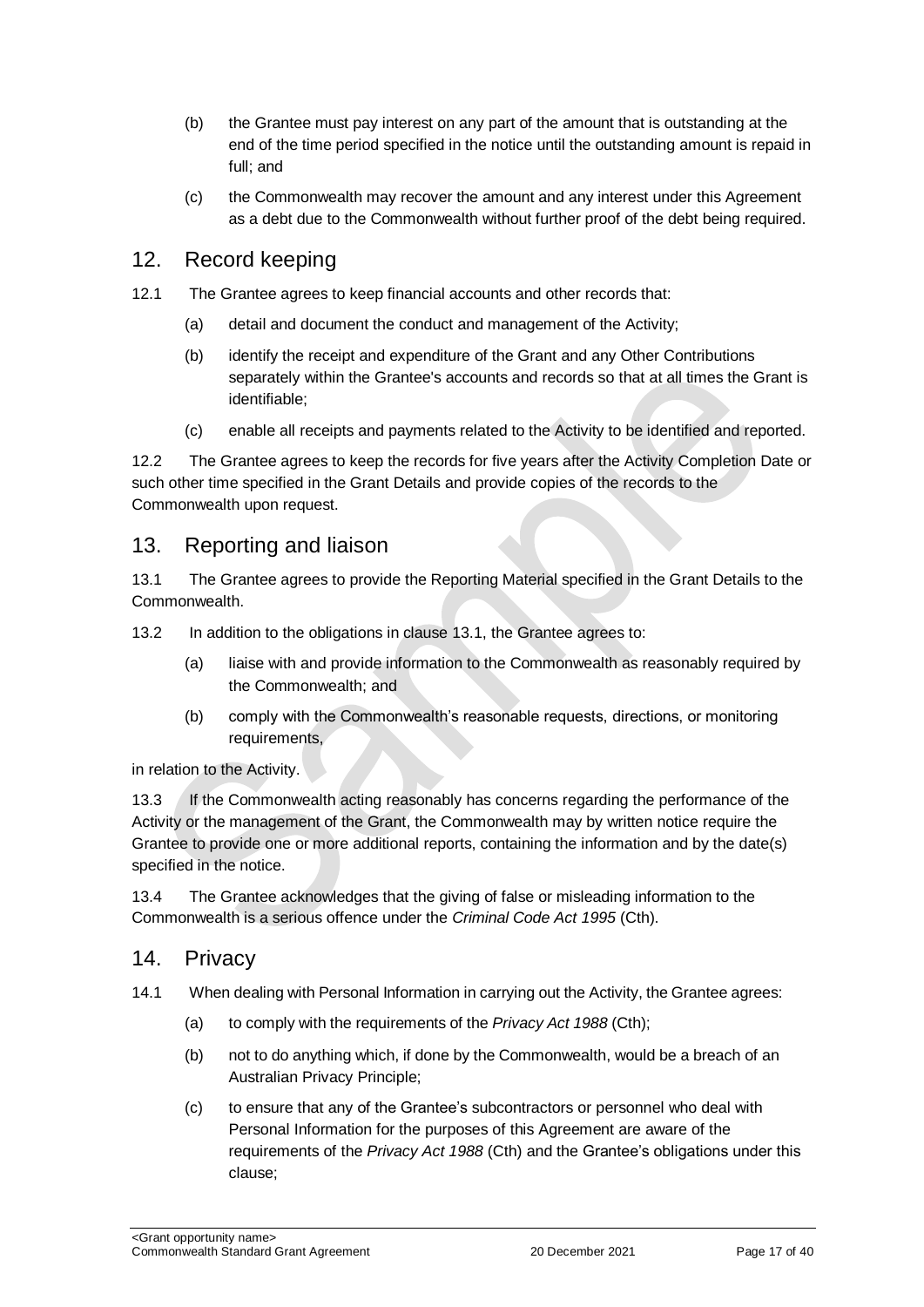(d) to immediately notify the Commonwealth if the Grantee becomes aware of an actual or possible breach of this clause by the Grantee or any of the Grantee's subcontractors or personnel.

14.2 In carrying out the Activity, the Grantee agrees not to send any Personal Information outside of Australia without the Commonwealth's prior written approval. The Commonwealth may impose any conditions it considers appropriate when giving its approval.

## 15. Confidentiality

15.1 The Parties agree not to disclose each other's confidential information without the other Party's prior written consent unless required or authorised by law or Parliament to disclose.

15.2 The Commonwealth may disclose the Grantee's confidential information where;

- (a) the Commonwealth is providing information about the Activity or Grant in accordance with Commonwealth accountability and reporting requirements;
- (b) the Commonwealth is disclosing the information to a Minister of the Australian Government, a House or Committee of the Commonwealth Parliament; or
- (c) the Commonwealth is disclosing the information to its personnel or another Commonwealth agency where this serves the Commonwealth's legitimate interests.

#### 16. Insurance

16.1 The Grantee agrees to maintain adequate insurance for as long as any obligations remain in connection with this Agreement and provide proof of insurance to the Commonwealth upon request.

## 17. Intellectual property

17.1 Subject to clause 17.2, the Grantee owns the Intellectual Property Rights in Activity Material and Reporting Material.

17.2 This Agreement does not affect the ownership of Intellectual Property Rights in Existing **Material** 

17.3 The Grantee provides the Commonwealth a permanent, non-exclusive, irrevocable, royalty‐free licence to use, modify, communicate, reproduce, publish, adapt and sub-license the Reporting Material for Commonwealth Purposes.

17.4 The licence in clause 17.3 does not apply to Activity Material.

#### 18. Dispute resolution

18.1 The Parties agree not to initiate legal proceedings in relation to a dispute arising under this Agreement unless they have first tried and failed to resolve the dispute by negotiation.

18.2 Unless clause 18.3 applies, the Parties agree to continue to perform their respective obligations under this Agreement when a dispute exists.

18.3 The Parties may agree to suspend performance of the Agreement pending resolution of the dispute.

18.4 Failing settlement by negotiation in accordance with clause 18.1, the Parties may agree to refer the dispute to an independent third person with power to intervene and direct some form of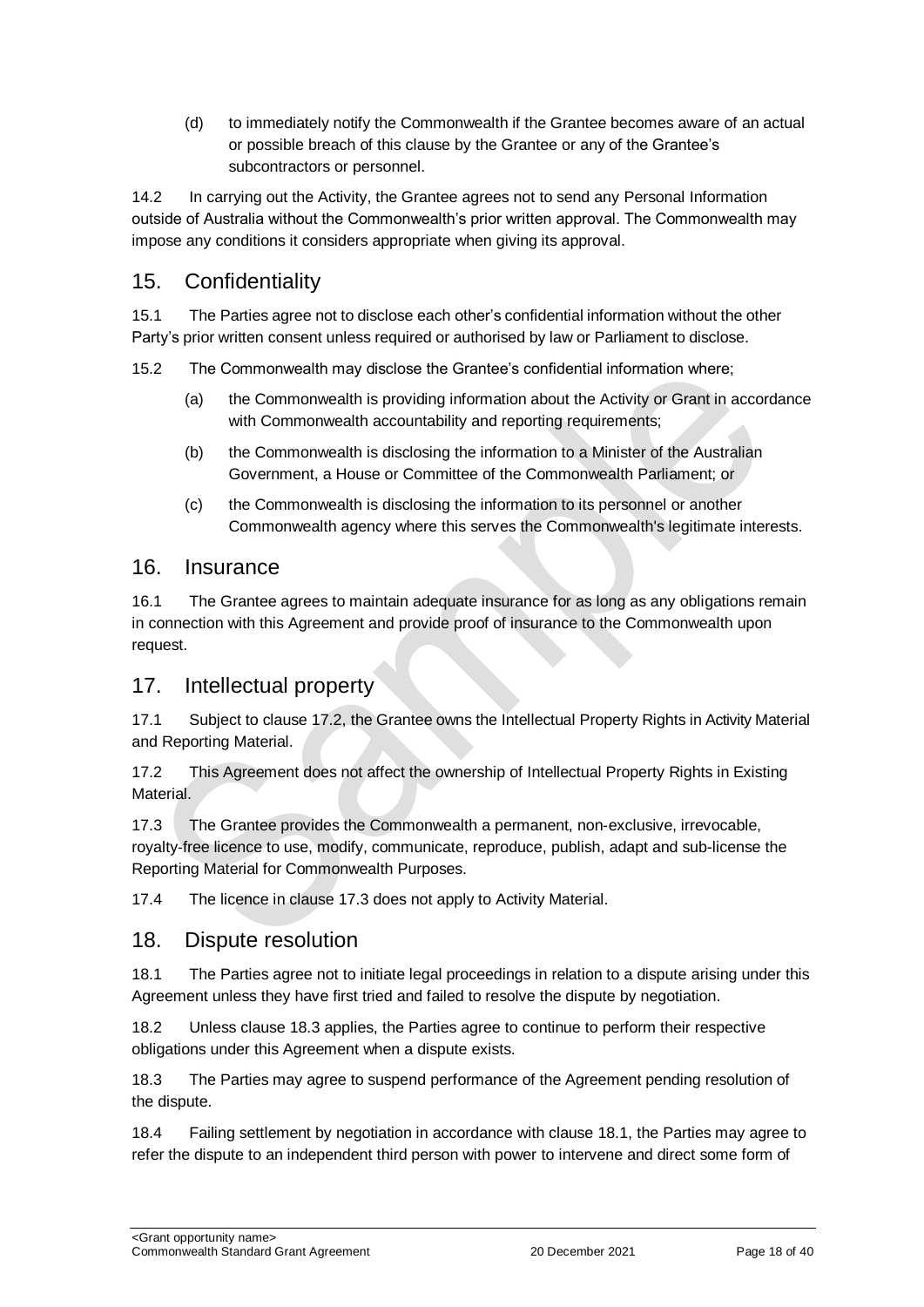resolution, in which case the Parties will be bound by that resolution. If the Parties do not agree to refer the dispute to an independent third person, either Party may initiate legal proceedings.

18.5 Each Party will bear their own costs in complying with this clause 18, and the Parties will share equally the cost of any third person engaged under clause 18.4.

18.6 The procedure for dispute resolution under this clause does not apply to any action relating to termination, cancellation or urgent interlocutory relief.

## 19. Reduction, Suspension and Termination

#### **19.1 Reduction in scope of agreement for fault**

19.1.1 If the Grantee does not comply with an obligation under this Agreement and the Commonwealth believes that the non‐compliance is incapable of remedy, or if the Grantee has failed to comply with a notice to remedy, the Commonwealth may by written notice reduce the scope of the Agreement.

19.1.2 The Grantee agrees, on receipt of the notice of reduction, to:

- (a) stop or reduce the performance of the Grantee's obligations as specified in the notice;
- (b) take all available steps to minimise loss resulting from the reduction;
- (c) continue performing any part of the Activity or the Agreement not affected by the notice if requested to do so by the Commonwealth;
- (d) report on, and return any part of the Grant to the Commonwealth, or otherwise deal with the Grant, as directed by the Commonwealth.

19.1.3 In the event of reduction under clause 19.1.1, the amount of the Grant will be reduced in proportion to the reduction in the scope of the Agreement.

#### **19.2 Suspension**

- $19.21$  If:
	- (a) the Grantee does not comply with an obligation under this Agreement and the Commonwealth believes that the non‐compliance is capable of remedy;
	- (b) the Commonwealth reasonably believes that the Grantee is unlikely to be able to perform the Activity or manage the Grant in accordance with this Agreement; or
	- (c) the Commonwealth reasonably believes that there is a serious concern relating to this Agreement that requires investigation;

the Commonwealth may by written notice:

- (d) immediately suspend the Grantee from further performance of the Agreement (including expenditure of the Grant); and/or
- (e) require that the non‐compliance or inability be remedied, or the investigation be completed, within the time specified in the notice.
- 19.2.2 If the Grantee:
	- (a) remedies the non‐compliance or inability specified in the notice to the Commonwealth's reasonable satisfaction, or the Commonwealth reasonably concludes that the concern is unsubstantiated, the Commonwealth may direct the Grantee to recommence performing the Activity; or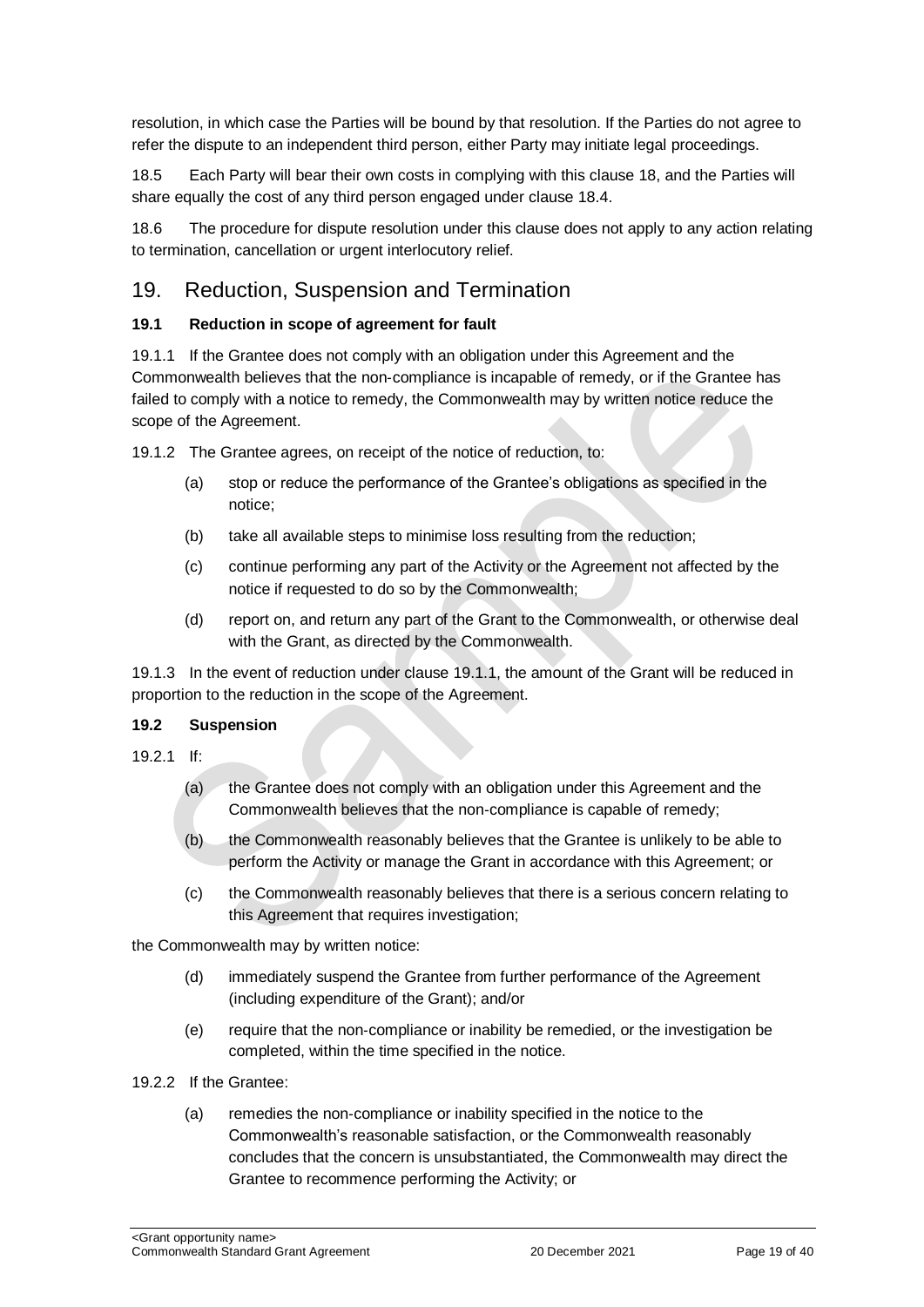(b) fails to remedy the non‐compliance or inability within the time specified, or the Commonwealth reasonably concludes that the concern is likely to be substantiated, the Commonwealth may reduce the scope of the Agreement in accordance with clause 19.1 or terminate the Agreement immediately by giving a second notice in accordance with clause 19.3.

#### **19.3 Termination for fault**

- 19.3.1 The Commonwealth may terminate this Agreement by notice where the Grantee has:
	- (a) failed to comply with an obligation under this Agreement and the Commonwealth believes that the non-compliance is incapable of remedy or where clause 19.2.2(b) applies;
	- (b) provided false or misleading statements in relation to the Grant; or
	- (c) become bankrupt or insolvent, entered into a scheme of arrangement with creditors, or come under any form of external administration.
- 19.3.2 The Grantee agrees, on receipt of the notice of termination, to:
	- (a) stop the performance of the Grantee's obligations;
	- (b) take all available steps to minimise loss resulting from the termination; and
	- (c) report on, and return any part of the Grant to the Commonwealth, or otherwise deal with the Grant, as directed by the Commonwealth.

#### 20. Cancellation or reduction for convenience

- 20.1 The Commonwealth may cancel or reduce the scope of this Agreement by notice, due to:
	- (a) a change in government policy; or
	- (b) a Change in the Control of the Grantee which the Commonwealth reasonably believes will negatively affect the Grantee's ability to comply with this Agreement.
- 20.2 On receipt of a notice of reduction or cancellation under this clause, the Grantee agrees to:
	- (a) stop or reduce the performance of the Grantee's obligations as specified in the notice; and
	- (b) take all available steps to minimise loss resulting from that reduction or cancellation; and
	- (c) continue performing any part of the Activity or the Agreement not affected by the notice if requested to do so by the Commonwealth;
	- (d) report on, and return any part of the Grant to the Commonwealth, or otherwise deal with the Grant, as directed by the Commonwealth.

20.3 In the event of reduction or cancellation under this clause, the Commonwealth will be liable only to:

- (a) pay any part of the Grant due and owing to the Grantee under this Agreement at the date of the notice; and
- (b) reimburse any reasonable and substantiated expenses the Grantee unavoidably incurs that relate directly and entirely to the reduction in scope or cancellation of the Agreement.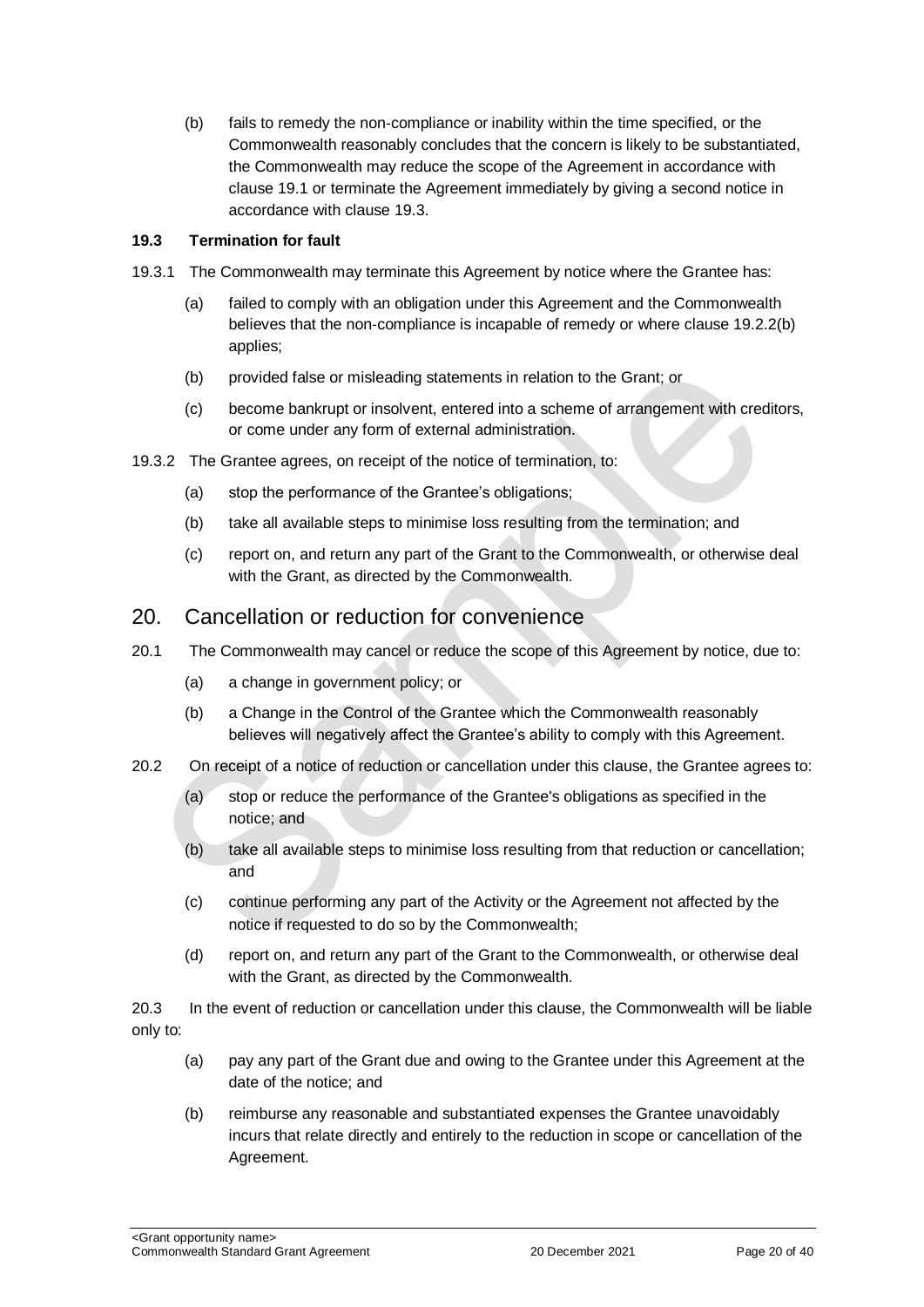20.4 In the event of reduction, the amount of the Grant will be reduced in proportion to the reduction in the scope of the Agreement.

20.5 The Commonwealth's liability to pay any amount under this clause is:

- (a) subject to the Grantee's compliance with this Agreement; and
- (b) limited to an amount that when added to all other amounts already paid under the Agreement will not exceed the total amount of the Grant.

20.6 The Grantee will not be entitled to compensation for loss of prospective profits or benefits that would have been conferred on the Grantee but for the cancellation or reduction in scope of the Agreement under clause 20.1.

20.7 The Commonwealth will act reasonably in exercising its rights under this clause.

#### 21. Survival

21.1 The following clauses survive termination, cancellation or expiry of this Agreement:

- clause 10 (Spending the Grant);
- clause 11 (Repayment);
- clause 12 (Record keeping);
- clause 13 (Reporting);
- clause 14 (Privacy);
- clause 15 (Confidentiality);
- clause 16 (Insurance)
- clause 17 (Intellectual property);
- clause 19 (Reduction, Suspension and Termination);
- clause 21 (Survival);
- clause 22 (Definitions);
- ST4 (Access/monitoring/inspection);
- ST19 (Indemnities); and
- any other clause which expressly or by implication from its nature is meant to survive.

## 22. Definitions

22.1 In this Agreement, unless the contrary appears:

- **Activity** means the activities described in the Grant Details and includes the provisions of the Reporting Material.
- **Activity Completion Date** means the date or event specified in the Grant Details.
- **Activity Material** means any Material, other than Reporting Material, created or developed by the Grantee as a result of the Activity and includes any Existing Material that is incorporated in or supplied with the Activity Material.
- **Agreement** means the Grant Details, Supplementary Terms (if any), the Commonwealth Standard Grant Conditions and any other document referenced or incorporated in the Grant Details.
- **Agreement End Date** means the date or event specified in the Grant Details.
- **Australian Privacy Principle** has the same meaning as in the *Privacy Act 1988*.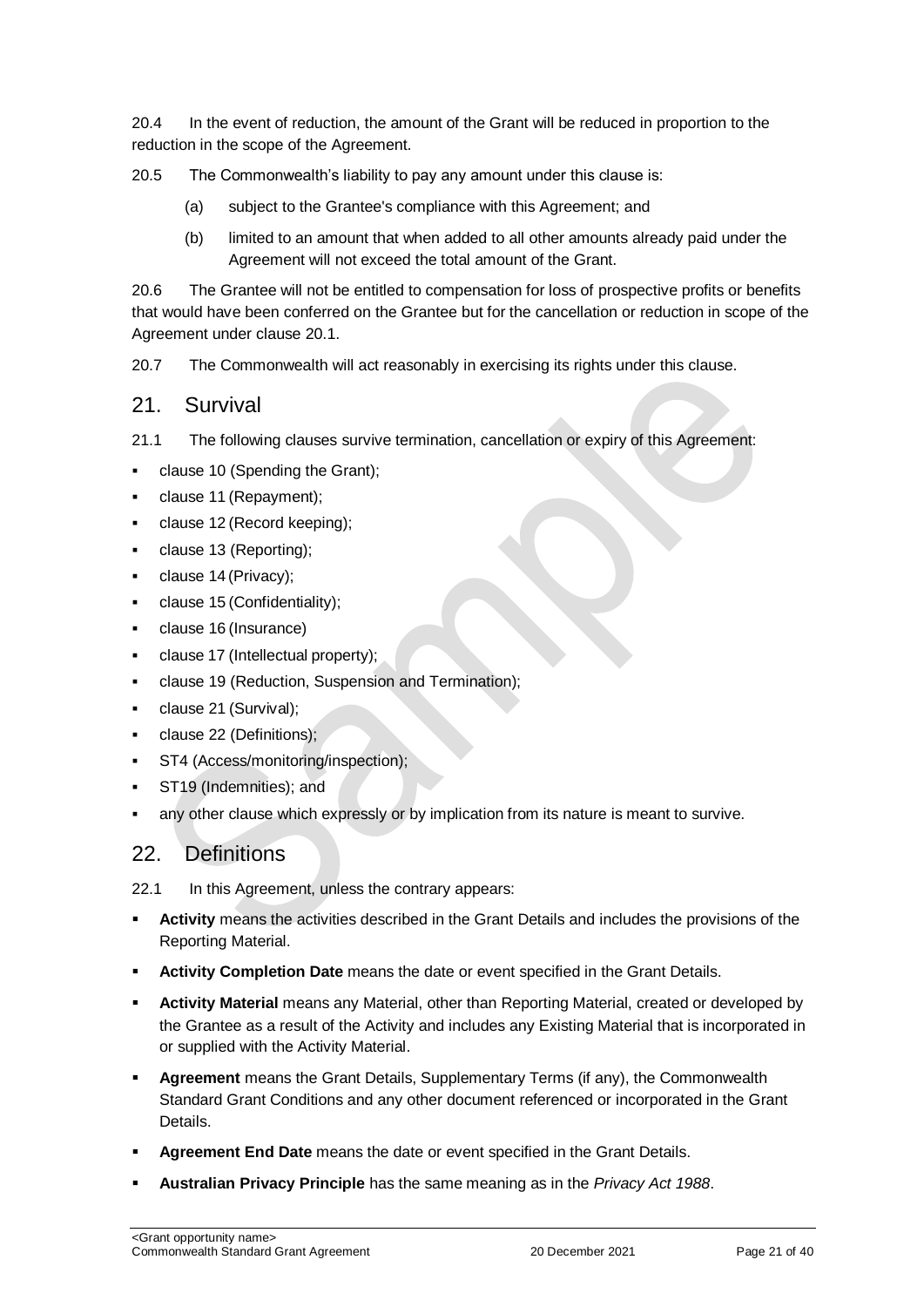- **Change in the Control** means any change in any person(s) who directly exercise effective control over the Grantee.
- **Commonwealth** means the Commonwealth of Australia as represented by the Commonwealth entity specified in the Agreement and includes, where relevant, its officers, employees, contractors and agents.
- **Commonwealth Purposes** includes the following:
	- (a) the Commonwealth verifying and assessing grant proposals, including a grant application;
	- (b) the Commonwealth administering, monitoring, reporting on, auditing, publicising and evaluating a grant program or exercising its rights under this Agreement;
	- (c) the Commonwealth preparing, managing, reporting on, auditing and evaluating agreements, including this Agreement; and
	- (d) the Commonwealth developing and publishing policies, programs, guidelines and reports, including Commonwealth annual reports;

but in all cases:

- (e) excludes the commercialisation (being for‐profit use) of the Material by the Commonwealth.
- **Commonwealth Standard Grant Conditions** means this document.
- **Existing Material** means Material developed independently of this Agreement that is incorporated in or supplied as part of Reporting Material or Activity Material.
- **Grant** means the money, or any part of it, payable by the Commonwealth to the Grantee for the Activity as specified in the Grant Details and includes any interest earned by the Grantee on that money once the Grant has been paid to the Grantee.
- **Grantee** means the legal entity other than the Commonwealth specified in the Agreement and includes, where relevant, its officers, employees, contractors and agents.
- **Grant Details** means the document titled Grant Details that forms part of this Agreement.
- **Intellectual Property Rights** means all copyright, patents, registered and unregistered trademarks (including service marks), registered designs, and other rights resulting from intellectual activity (other than moral rights under the *Copyright Act 1968*).
- **Material** includes documents, equipment, software (including source code and object code versions), goods, information and data stored by any means including all copies and extracts of them.
- **Party** means the Grantee or the Commonwealth.
- **Personal Information** has the same meaning as in the *Privacy Act 1988*.
- **Records** includes documents, information and data stored by any means and all copies and extracts of the same.
- **Reporting Material** means all Material which the Grantee is required to provide to the Commonwealth for reporting purposes as specified in the Grant Details, and includes any Existing Material that is incorporated in or supplied with the Reporting Material.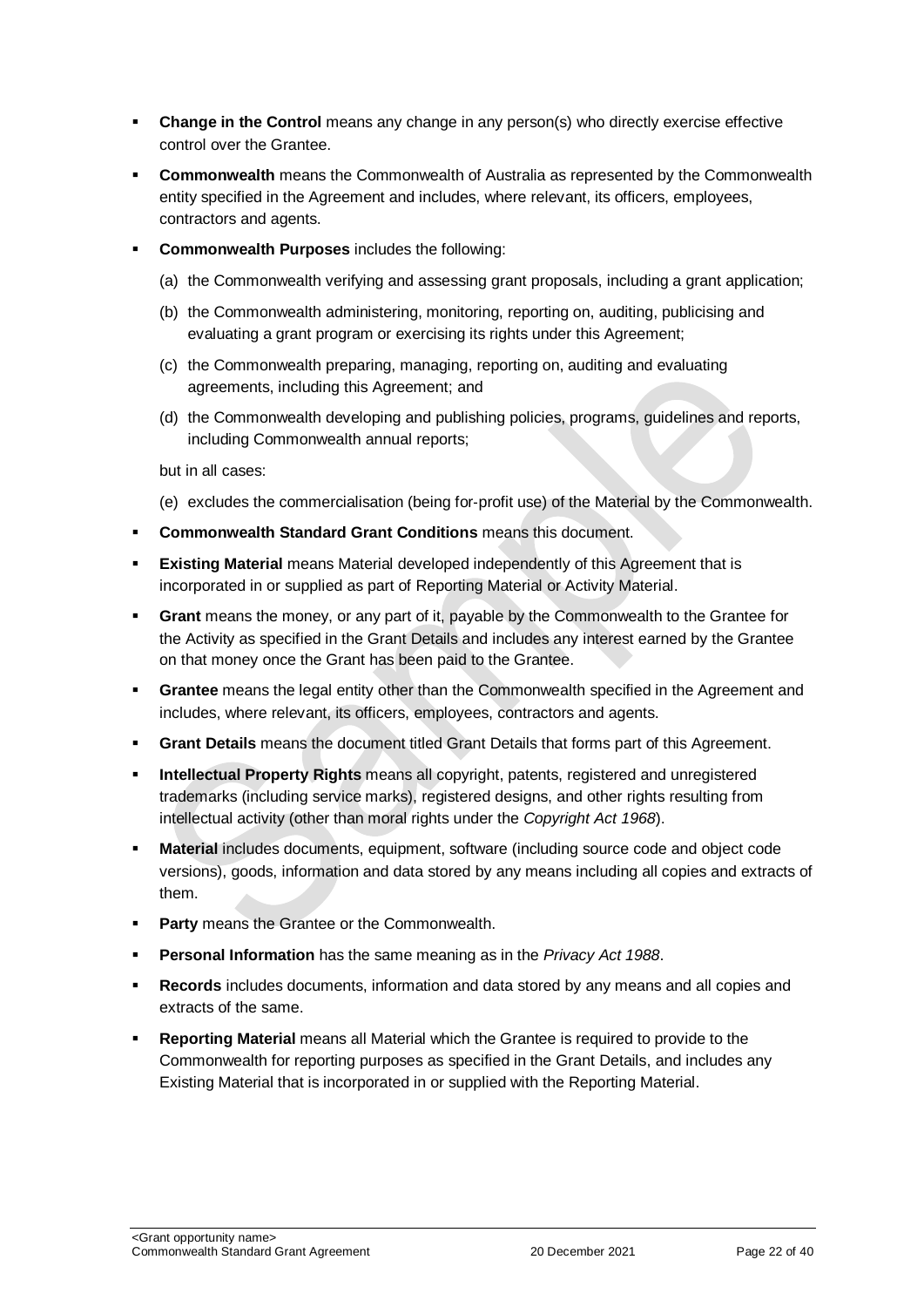## <span id="page-22-0"></span>**Signatures**

#### **Executed as an agreement:**

## <span id="page-22-1"></span>**Commonwealth**

Signed for and on behalf of the Commonwealth of Australia as represented by the Department of Industry, Science, Energy and Resources.

| Name     | <name></name>                    |
|----------|----------------------------------|
| Position | <position></position>            |
| Date     | <date execution="" of=""></date> |

## <span id="page-22-2"></span>**Grantee**

| Full legal name of the Grantee    | <name grantee="" of="" the=""><br/><abn grantee="" of="" the=""></abn></name> |
|-----------------------------------|-------------------------------------------------------------------------------|
| Name of Authorised Representative | <name authorised="" of="" representative=""></name>                           |
| Date                              | <date acceptance="" of=""></date>                                             |

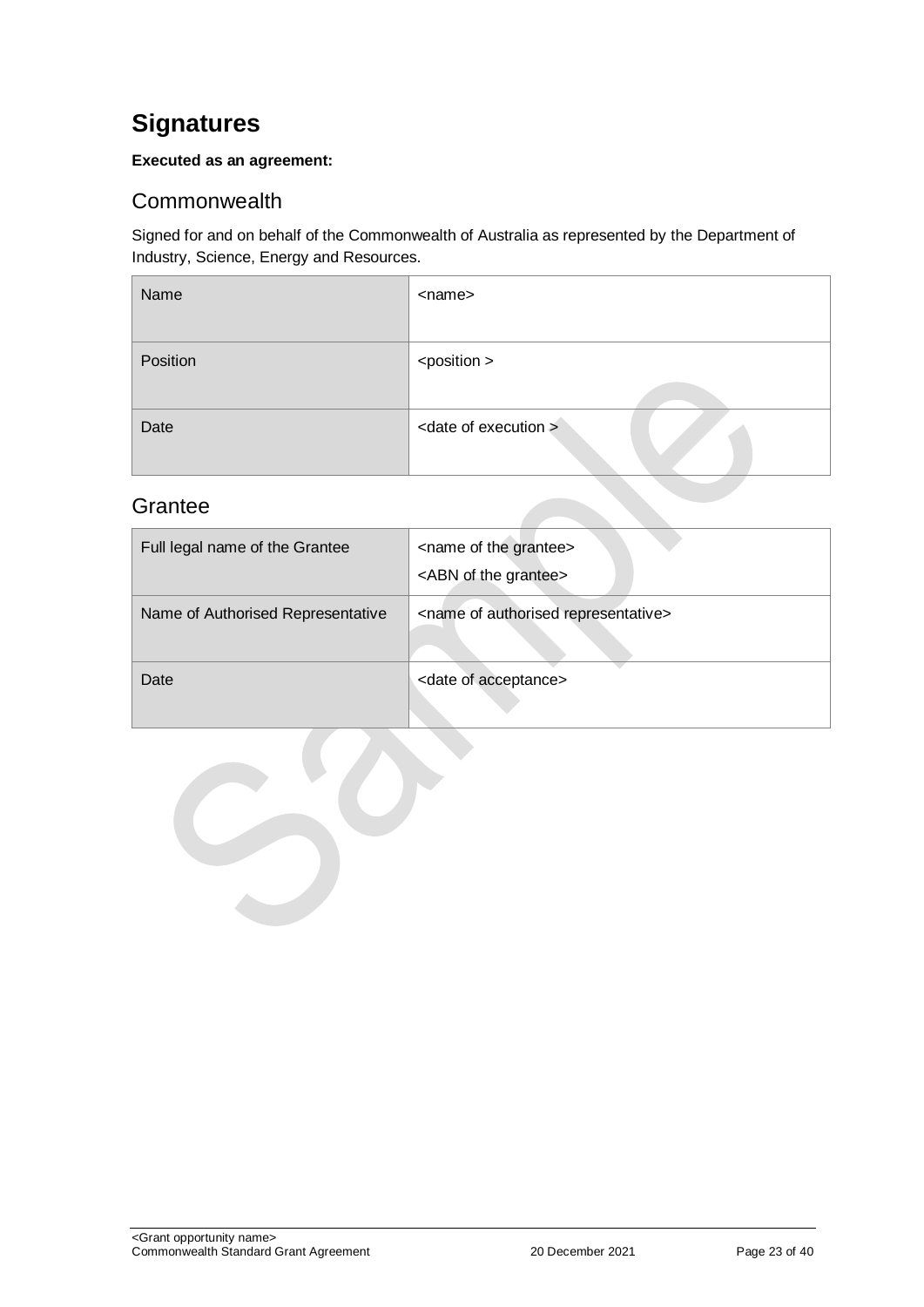## <span id="page-23-0"></span>**Schedule 2 Reporting requirements**

## **Appendix 1**

## <grant opportunity name> progress report requirements

You will need to provide the following information in your progress reports. The Commonwealth reserves the right to amend or adjust the requirements.

You must complete and submit your report on the [portal.](https://portal.business.gov.au/) You can enter the required information in stages and submit when it is complete.

## Project progress

a. Complete the following table, updating for all milestones shown in the Activity Schedule of your grant agreement.

| Milestone | Agreed end<br>date | Actual/<br>anticipated<br>end date | Current %<br>complete | Progress comments -<br>work undertaken and<br>impact of any delay |
|-----------|--------------------|------------------------------------|-----------------------|-------------------------------------------------------------------|
|           |                    |                                    |                       |                                                                   |
|           |                    |                                    |                       |                                                                   |
|           |                    |                                    |                       |                                                                   |
|           |                    |                                    |                       |                                                                   |

- b. Where applicable, describe any project activities completed during the reporting period that are not captured in the table above.
- c. Is the overall project proceeding in line with your grant agreement?

If no, identify any changes or anticipated issues. Comment on any impacts on project timing and outcomes and how you expect to manage these.

- d. Describe the status of your relocation or new operation, branch or outpost in regional Australia (such as where it is located and its function).
- e. Provide an update on your research and development activities. Are there any preliminary outcomes that will support your business operations?

#### Project outcomes

- a. Outline the project outcomes achieved to date.
- b. Provide an update on how the project is assisting your business, including the benefits accruing from relocation or establishing a new operation, branch or outpost in the region.
- c. How many full-time equivalent jobs have been relocated to the new site in the reporting period?
- d. How many full-time equivalent jobs have been created at the new site in the reporting period?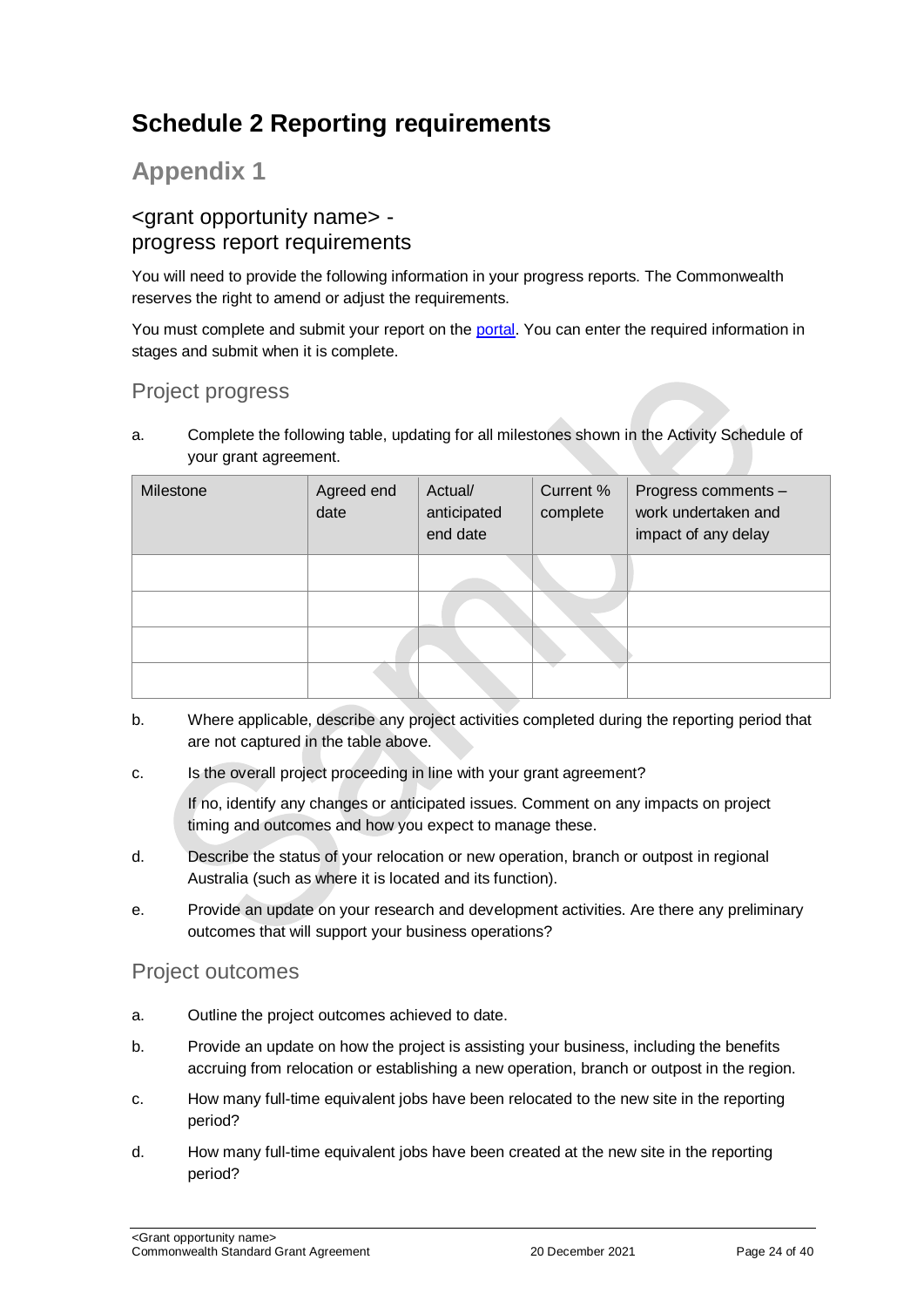- e. How is the project supporting the economy and community in the regional area for example use of local businesses, suppliers, creating apprenticeships, building skills?
- f. How has the project been able to capitalise of the regions comparative advantages?
- g. Describe the benefits and additional outcomes of the working relationship between yourself and the regionally located university or research organisation you have partnered with.

#### Project expenditure

Provide the following information about your eligible project expenditure. Eligible expenditure is divided into the same categories as the budget in your application.

If you are registered for GST, enter the GST exclusive amount. If you are not registered for GST, enter the GST inclusive amount. We may ask you to provide evidence of costs incurred.

Refer to the grant opportunity guidelines or contact us if you have any questions about eligible expenditure.

- a. What is the eligible expenditure you have incurred in this reporting period?
- b. What is the estimated eligible expenditure for the next reporting period?
- c. What is the estimated eligible expenditure for remaining reporting periods in current financial year (if applicable)?
- d. What is the estimated total eligible expenditure for future financial years?
- e. What is the estimated total eligible expenditure for the project?
- f. Briefly explain the reason for any changes between the forecast and actual expenditure for the current reporting period, and any significant changes to the forecast budget for the remainder of the project.
- g. Is the project expenditure broadly in line with the activity budget in the grant agreement? If no, explain the reasons.

#### Project funding

a. Provide details of all contributions to your project other than the grant. This includes your own contributions as well as any contributions from other sources.

#### **Attachments**

- a. Attach any agreed evidence required with this report to demonstrate project progress.
- b. Attach copies of any published reports and promotional material, relating to the project.

#### **Declaration**

You must ensure an authorised person completes the report and can declare the following:

- The information in this report is accurate, complete and not misleading and that I understand the giving of false or misleading information is a serious offence under the *Criminal Code 1995* (Cth).
- The activities identified in this report are for the purposes stated in the grant agreement.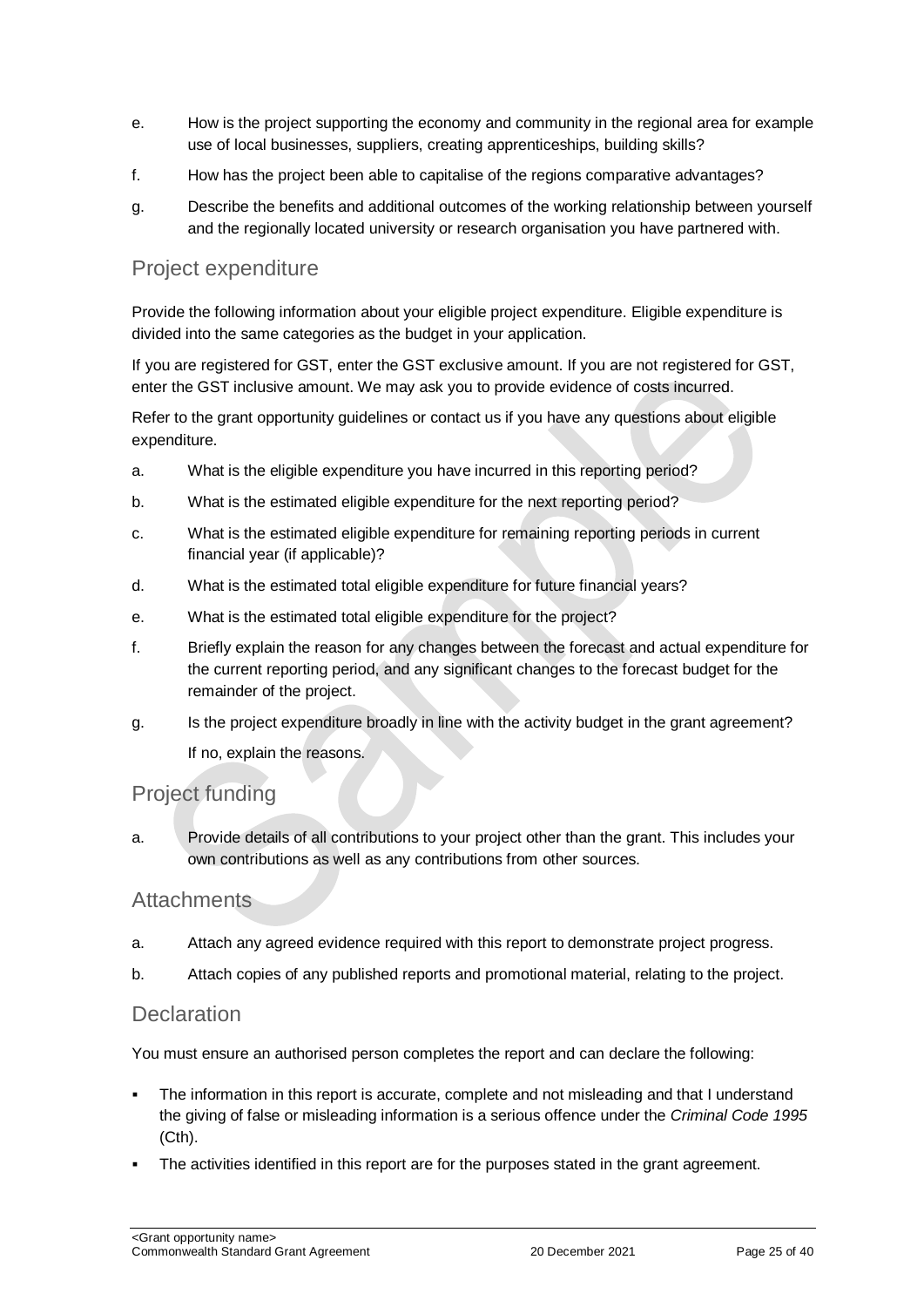- I am aware of the grantee's obligations under their grant agreement, including the need to keep the Commonwealth informed of any circumstances that may impact on the objectives, completion and/or outcomes of the agreed project.
- I am aware that the grant agreement empowers the Commonwealth to terminate the grant agreement and to request repayment of funds paid to the grantee where the grantee is in breach of the grant agreement.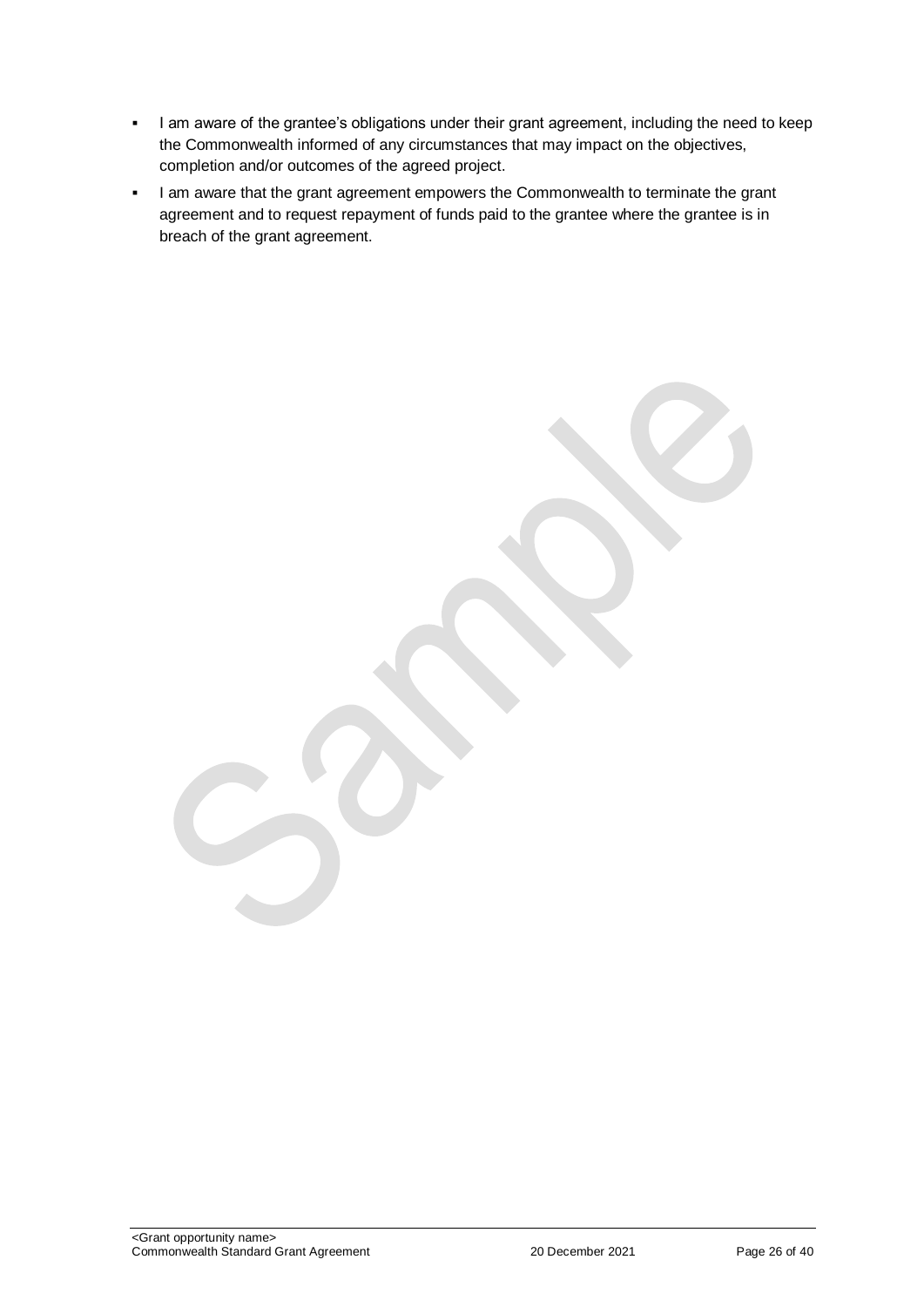## **Appendix 2**

## <grant opportunity name> end of project report requirements

You will need to provide the following information in your end of project report. The Commonwealth reserves the right to amend or adjust the requirements.

You must complete and submit your report on the [portal.](https://portal.business.gov.au/) You can enter the required information in stages and submit when it is complete.

### Project achievements

a. Complete the following table, updating for all milestones shown in the Activity Schedule of your grant agreement. zh.

| Milestone | Agreed end<br>date | Actual/<br>anticipated<br>end date | Current %<br>complete | Progress comments -<br>work undertaken and<br>impact of any delay |
|-----------|--------------------|------------------------------------|-----------------------|-------------------------------------------------------------------|
|           |                    |                                    |                       |                                                                   |
|           |                    |                                    |                       |                                                                   |
|           |                    |                                    |                       |                                                                   |
|           |                    |                                    |                       |                                                                   |

- b. Where applicable, describe any project activities completed during the reporting period that are not captured in the table above.
- c. Confirm the relocation of your business or establishment of a new operation, branch or outpost of your operation in regional Australia, including the nature of activities which have relocated, employees that have relocated, investment in the new activities and facilities in the regional area.
- d. Describe the status of the research and development activities (including proof of concept or commercialisation activities). If an outcome wasn't finalised, what further work remains to be achieved and how will this be completed?
- e. Describe how you are using the outcomes of the research and development.

#### Project outcomes

- a. Outline the project outcomes achieved by the project end date.
- b. Do the achieved project outcomes align with those specified in the grant agreement? If no, explain why.
- c. Describe how your project has resulted in the establishment, access to or stronger supply of innovative or improved raw materials for Australian industry.
- d. Describe how the project has benefitted regional Australia, including job creation and economic prosperity, in the short term and medium term.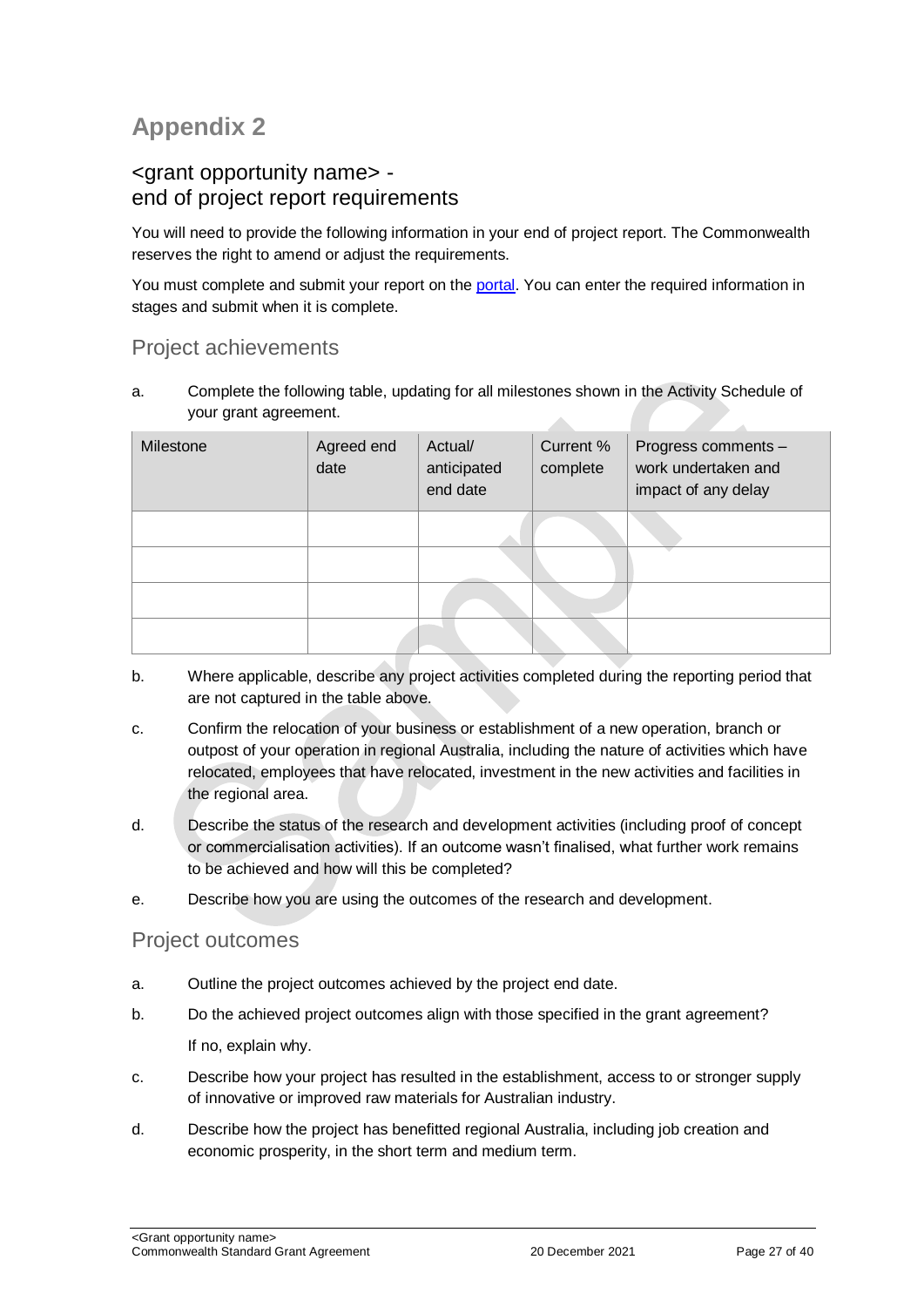- e. Has the project increased the competitiveness and productivity of, and lowered costs for, your business through access to improved or innovative raw materials? Provide a comment explaining your experience and whether this will continue.
- f. Has the project supported and strengthened partnerships between industry and regional universities and research organisations? Provide a comment explaining your experience and whether the partnerships will continue.
- g. How has the project strengthened broader knowledge in the field?
- h. How many full-time equivalent jobs have relocated to the new site during the agreed project period?
- i. How many full-time equivalent jobs have been created at the new site in the reporting period?

## Project benefits

- a. Did the project deliver the expected outcomes?
- b. What benefits has the project achieved?
- c. Will the organisation remain in the regional area after the project finishes?
- d. How will the project assist your business in the long term?
- e. Did the project result in any unexpected benefits? If yes, explain why.
- f. Did the project result in any unexpected negative impacts? If yes, explain why.
- g. Is there any other information you wish to provide about your project? If yes, provide details.

## Total eligible project expenditure

a. Indicate the total eligible project expenditure incurred. Eligible expenditure is divided into the same categories as the budget in your application.

If you are registered for GST, enter the GST exclusive amount. If you are not registered for GST, enter the GST inclusive amount. We may ask you to provide evidence of costs incurred.

Refer to the grant opportunity guidelines or contact us if you have any questions about eligible expenditure.

- b. Provide any comments you may have to clarify any figures.
- c. Was the expenditure incurred in accordance with the activity budget in the grant agreement?

If no, explain the reason for a project underspend or overspend, or any other significant changes to the budget.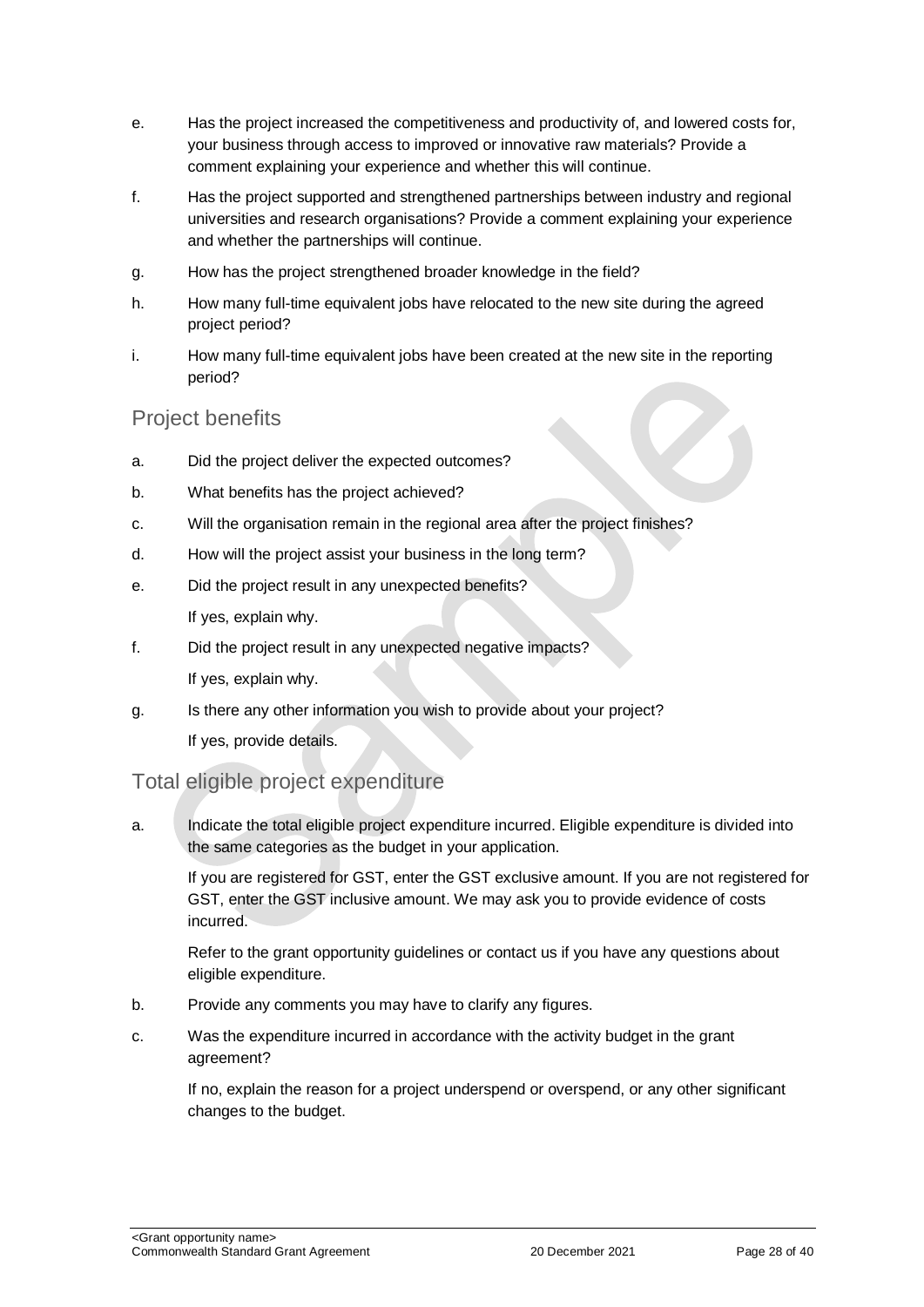## Project funding

a. Provide details of all contributions to your project other than the grant. This includes your own contributions as well as any contributions from other sources.

### Updated business indicators

a. Provide the following financial data for your organisation for your latest complete financial year

These fields are mandatory and entering \$0 is acceptable if applicable.

- Financial year completed
- **Sales revenue (turnover)**
- **Export revenue**
- R&D expenditure
- Taxable income
- Number of employees including working proprietors and salaried directors (headcount)
- Number of independent contractors (headcount)

#### **Attachments**

- a. Attach any agreed evidence required with this report to demonstrate progress or successful completion of your project.
- b. Attach copies of any published reports and promotional material, relating to the project.

#### **Declaration**

You must ensure an authorised person completes the report and can declare the following:

- The information in this report is accurate, complete and not misleading and that I understand the giving of false or misleading information is a serious offence under the *Criminal Code 1995* (Cth).
- The grant was spent is in accordance with the grant agreement.
- I am aware of the grantee's obligations under their grant agreement, including survival clauses.
- I am aware that the grant agreement empowers the Commonwealth to terminate the grant agreement and to request repayment of funds paid to the grantee where the grantee is in breach of the grant agreement.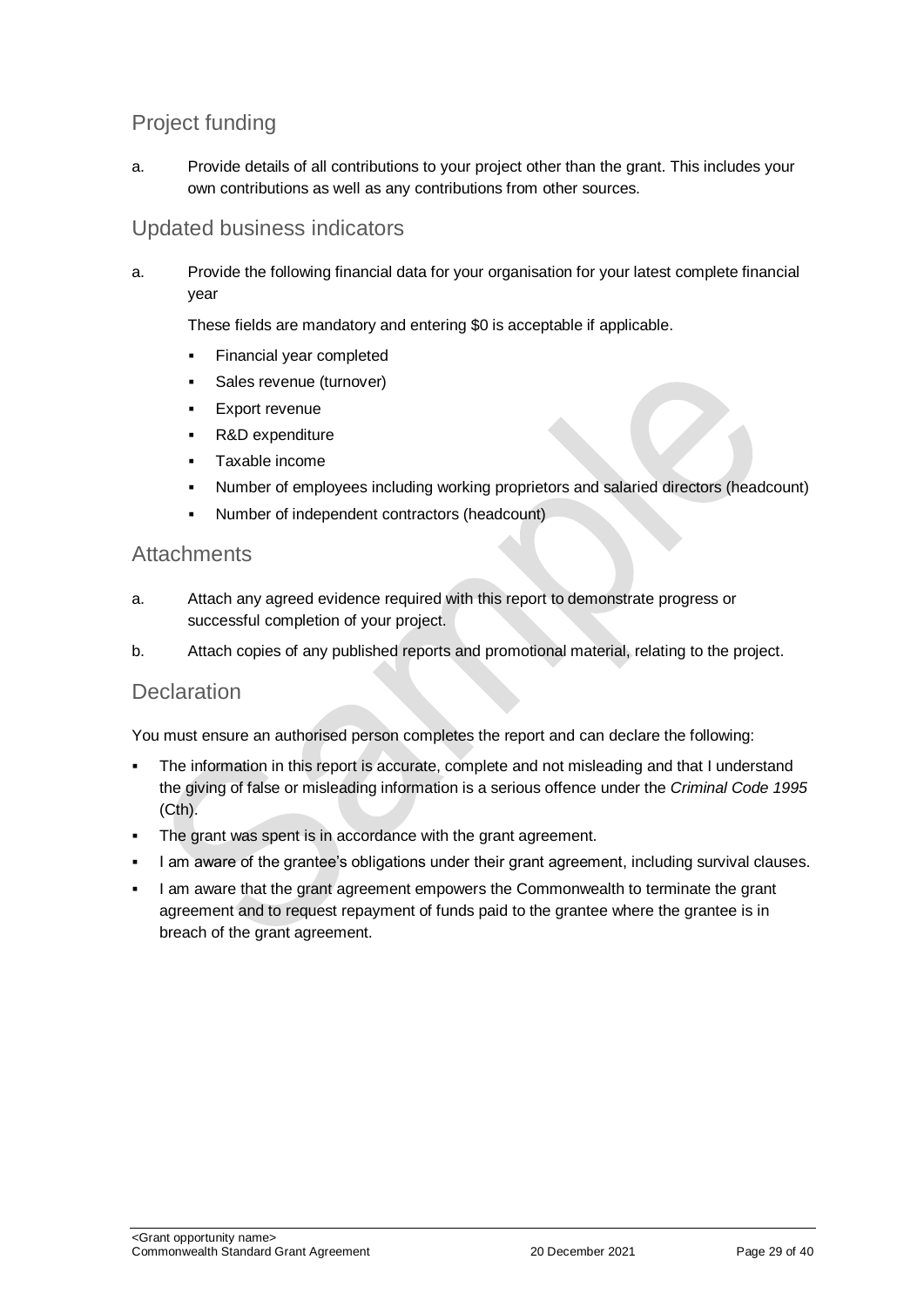## **Appendix 3**

## Independent audit report

### **Background**

These templates assist Grantees (and their auditors) to understand the audit requirements under a Commonwealth grant agreement administered by the Department of Industry, Science, Energy and Resources. For further information contact us on 13 28 46 or at business.gov.au.

When an independent audit report is required under our grant agreements the Grantee must provide us with:

- a statement of grant income and expenditure against the expenditure categories under the grant agreement (attachment A)
- an independent audit report on the statement of grant income and expenditure (attachment B)
- certification of certain matters by the auditor (attachment C).

You can find additional information on the grant opportunity relevant to your grant at [business.gov.au](https://www.business.gov.au/) or by calling us on 13 28 46.

## Eligible expenditure

Advice on eligible expenditure for projects under the grant opportunity can be found in grant opportunity guidelines. These guidelines are revised from time to time and therefore more than one version of the document may exist. The relevant guidelines are those that were effective at the time the Grantee's application was accepted.

It is essential that Grantees and their auditors understand the eligible expenditure requirements because these determine whether, and the extent to which, certain costs are reportable and claimable.

The amount of grant funding we approve is based on the Grantee's estimated eligible expenditure, as provided in their application. However, the grant funding any Grantee is ultimately entitled to receive is determined against actual eligible expenditure incurred and paid for on the project. The grant amount specified in the grant agreement is the **maximum** amount the Grantee may be paid.

The expenditure reported in the 'statement of grant income and expenditure' at attachment A must represent actual 'eligible expenditure' paid on the project during that period.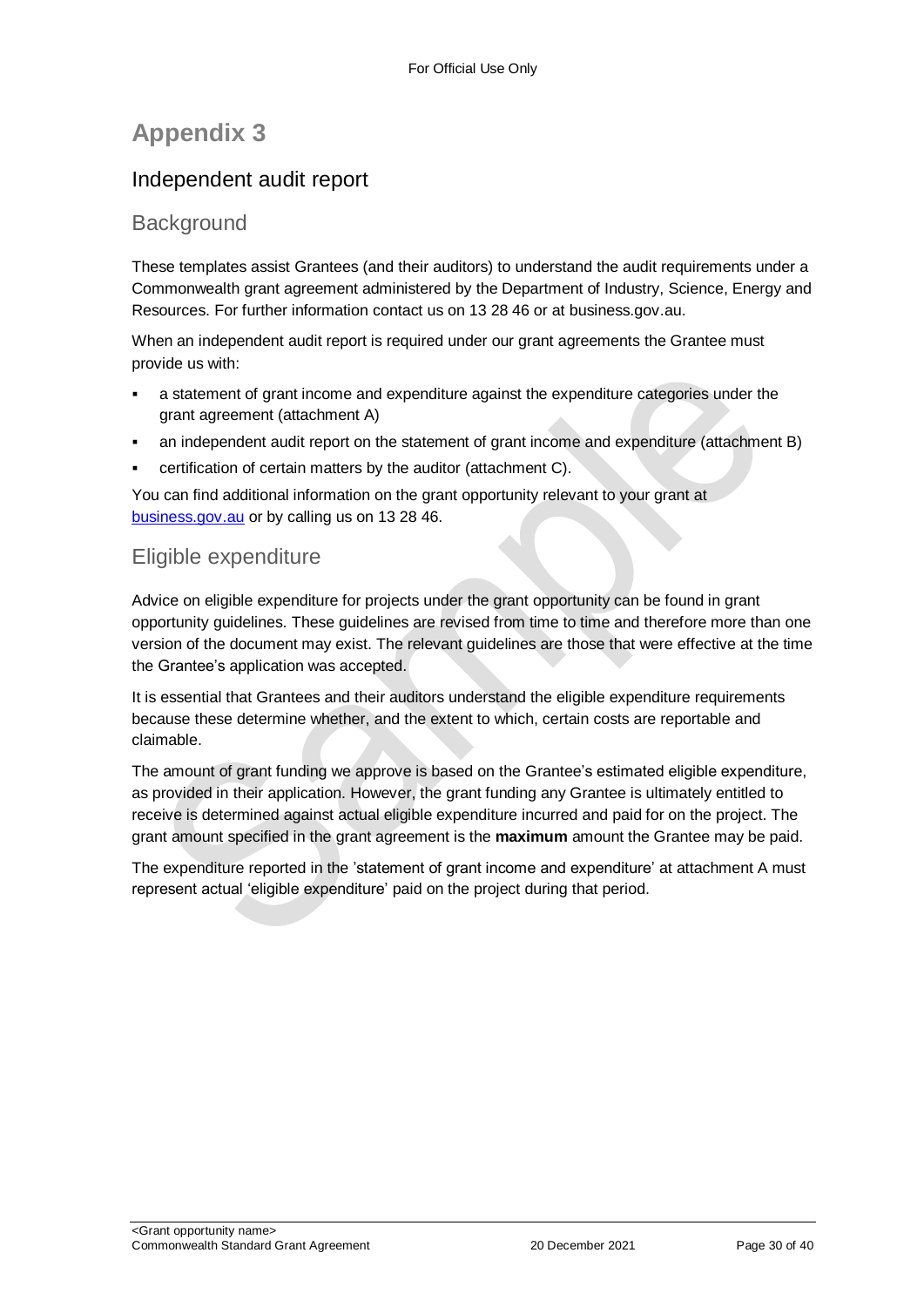| Grant opportunity<br>name      | [grant opportunity name]                                  |
|--------------------------------|-----------------------------------------------------------|
| Project number                 | [project number]                                          |
| Grantee                        | [organisation]                                            |
| Project title                  | [project title]                                           |
| Reporting period start<br>date | [project start date or other reporting period start date] |
| Reporting period end<br>date   | [project end date or other reporting period end date]     |

## Attachment A – Statement of grant income and expenditure

This statement of grant income and expenditure must be prepared by the Grantee and contain the following:

- Statement of funds, Grantee contributions and other financial assistance\*
- Statement of eligible expenditure\*
- Notes to the statement of eligible expenditure, explaining the basis of compilation
- Certification by directors of the Grantee
- \*We will compare this information to that detailed in the grant agreement.
- 1. Statement of funds, Grantee contributions and other financial assistance

Complete the following table for all cash [and in-kind] contributions for your project for the period in question, including

- the grant
- other government funding
- your own contributions
- partner or other third party contributions
- any additional private sector funding.

Insert rows as required.

| Contributor         | Cash amount (GST<br>excl) | [Estimated in-kind<br>amount (GST excl)] | Total (GST excl) |
|---------------------|---------------------------|------------------------------------------|------------------|
| Grant               | \$[enter amount]          | \$[enter amount]                         | \$[enter amount] |
| Grantee             | \$[enter amount]          | \$[enter amount]                         | \$[enter amount] |
| [enter contributor] | \$[enter amount]          | \$[enter amount]                         | \$[enter amount] |
| [enter contributor] | \$[enter amount]          | \$[enter amount]                         | \$[enter amount] |
| Total               | \$[enter amount]          | \$[enter amount]                         | \$[enter amount] |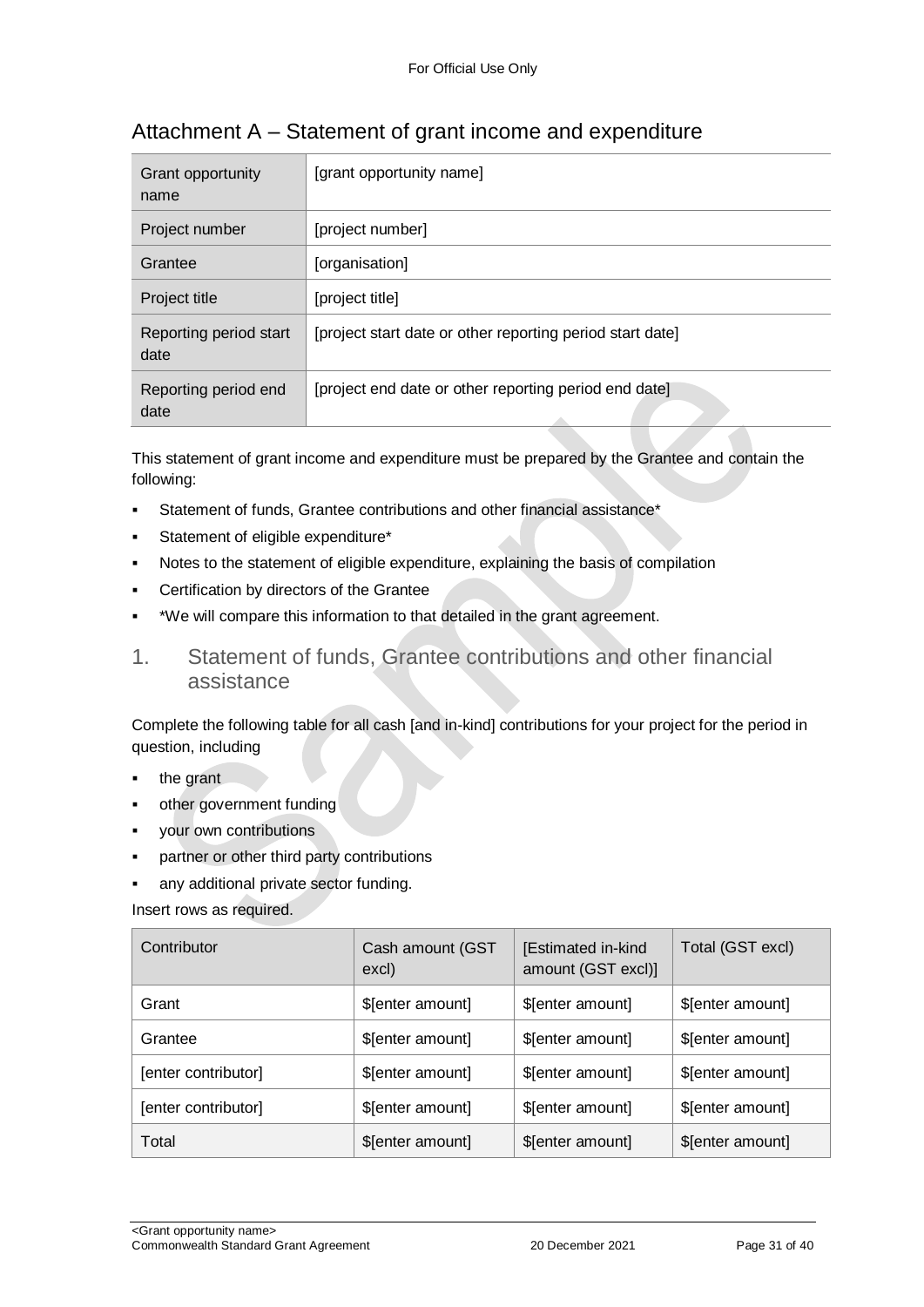## 2. Statement of eligible expenditure

You must provide detail of the eligible expenditure that has been incurred and paid for during the reporting period in the 'Statement of eligible expenditure' spreadsheet.

Comment on any variance between the expenditure items and amounts detailed in the grant agreement and the actual items and amounts detailed in the attached statement of eligible expenditure.

[enter details]

### 3. Note to the statement of eligible expenditure

#### **3.1 Eligible expenditure**

The eligible expenditure as reported in the statement of eligible expenditure is in accordance with the grant opportunity guidelines.

#### **3.2 Basis of compilation**

This statement of eligible expenditure has been prepared to meet the requirements of the grant agreement between [enter Grantee name] and the Commonwealth represented by the Department of Industry, Science, Energy and Resources. Significant accounting policies applied in the compilation of the statement of grant income and expenditure include the following:

[enter details]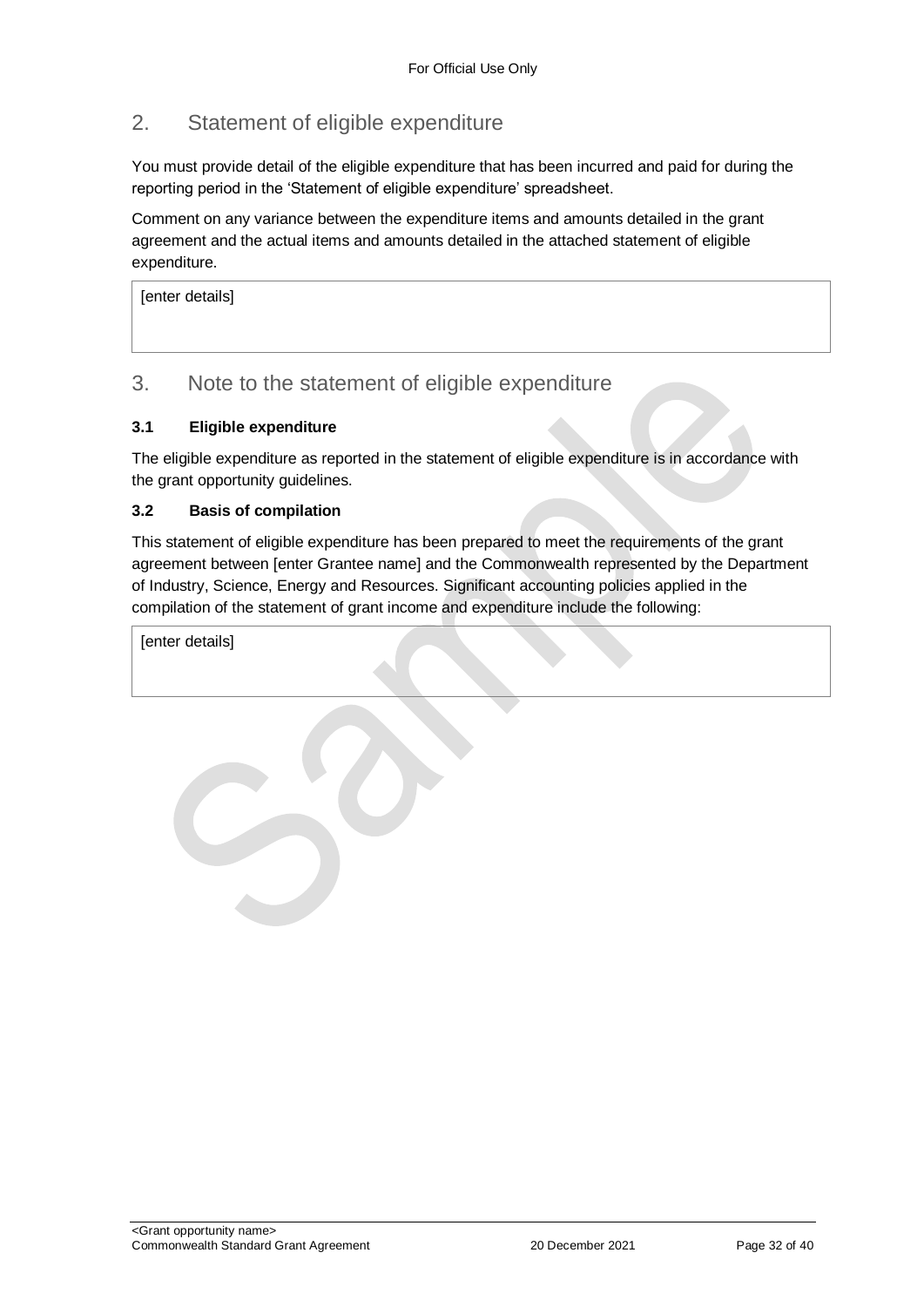## 4. Certification by directors [if not director, replace with appropriate equivalent]

#### [Grantee name]

[Project number]

For the period [dd/ mm/yyyy] to [dd/ mm/yyyy]

We confirm that, to the best of our knowledge and believe, having made such enquiries as we considered necessary for the purpose of appropriately informing ourselves:

#### **Statement of grant income and expenditure**

- a. We have fulfilled our responsibilities for the preparation of the statement of grant income and expenditure in accordance with the cash basis of accounting and the terms of the grant agreement with the Commonwealth, represented by the Department of Industry, Science, Energy and Resources dated [enter date]; in particular, the statement of grant income and expenditure presents fairly in accordance therewith.
- b. All events subsequent to the date of the statement of grant income and expenditure which require adjustment or disclosure so as to present fairly the statement of grant income and expenditure, have been adjusted or disclosed.
- c. [Where applicable] The effects of uncorrected misstatements are immaterial, both individually and in the aggregate, to the statement of grant income and expenditure as a whole. A list of the uncorrected misstatements is attached to this representation letter.
- d. That all Grantee contributions and other financial assistance were spent for the purpose of the project and in accordance with the grant agreement and that the Grantee has complied with the grant agreement and relevant accounting policies.
- e. That salaries and allowances paid to persons involved in the project are in accordance with any applicable award or agreement in force under any relevant law on industrial or workplace relations.

| Name            | [enter name] |
|-----------------|--------------|
| Director        |              |
| Date            | [dd/mm/yyyy] |
|                 |              |
|                 |              |
|                 |              |
| Name            | [enter name] |
| <b>Director</b> |              |
| Date            | [dd/mm/yyyy] |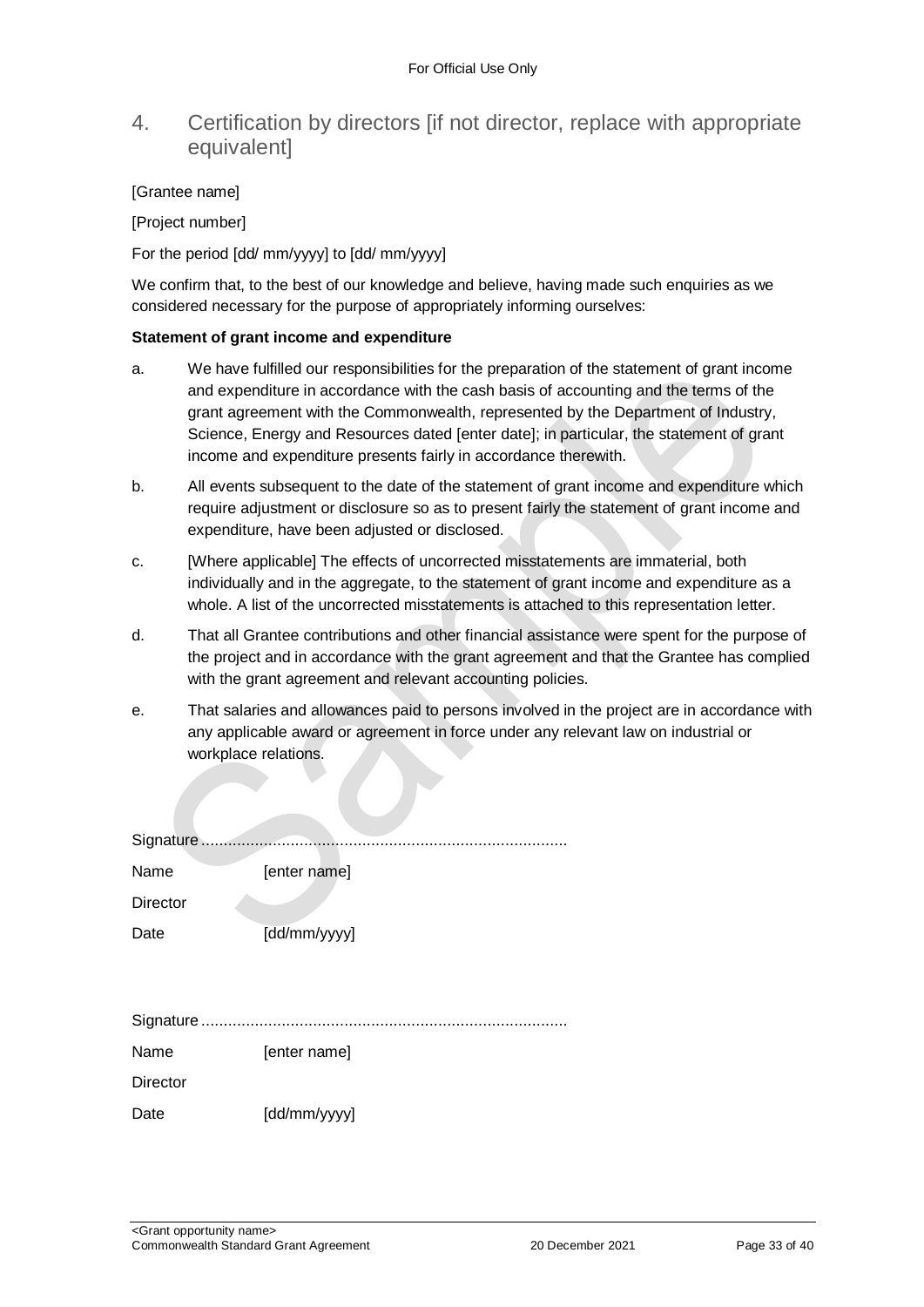## 5. For Auditor use only

I certify that this statement of grant income and expenditure is the one used to prepare my independent audit report dated [enter date] for the Department of Industry, Science, Energy and Resources.

Signature ..................................................................................

| Name               | [enter name]          |
|--------------------|-----------------------|
| Position           | [enter position]      |
| Auditor's employer | [enter employer name] |
| Date               | [dd/mm/yyyy]          |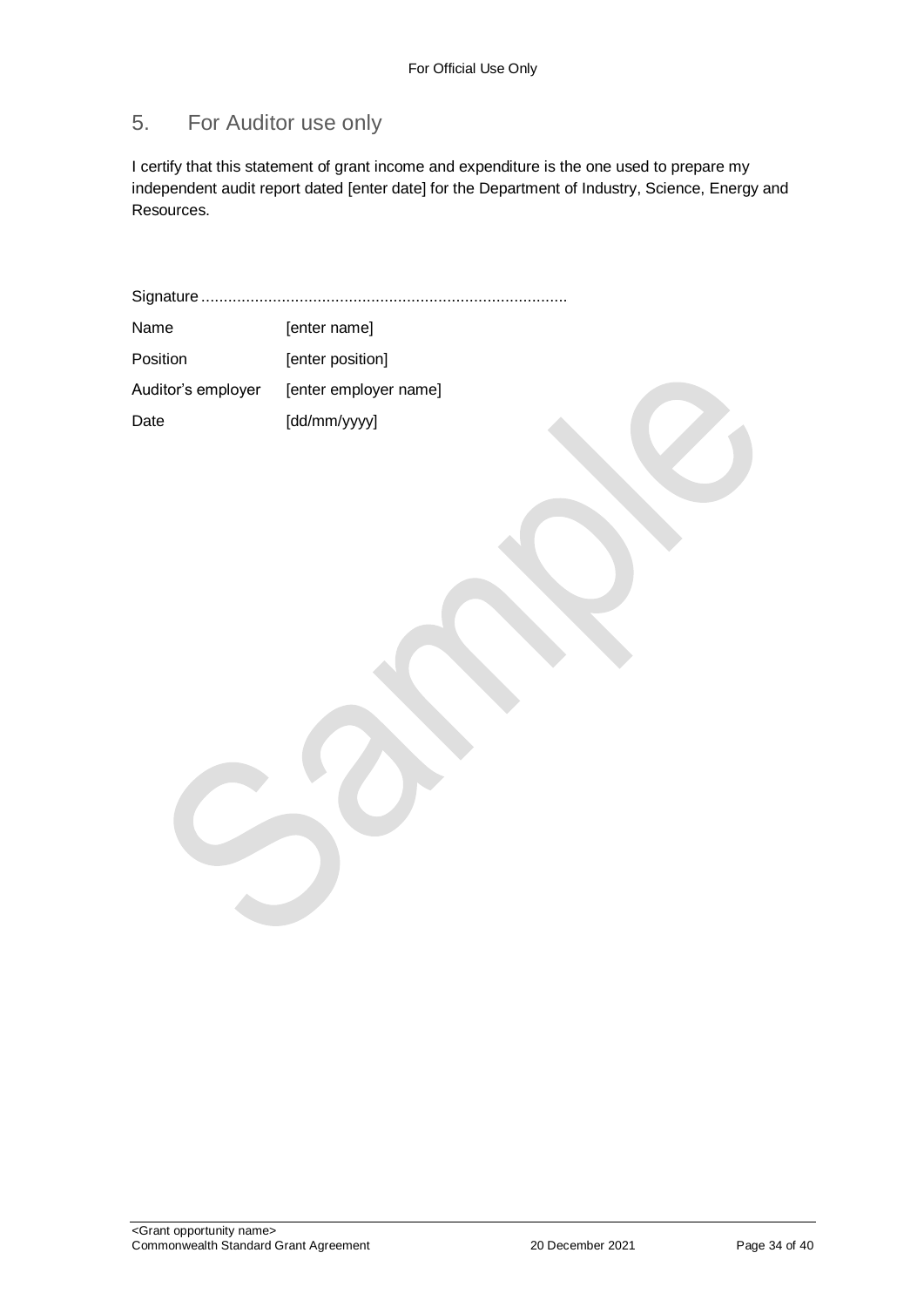## Attachment B - Independent audit report

#### **Background for auditors**

The purpose of the independent audit report is to provide us with an auditor's opinion on the Grantee's statement of grant income and expenditure. The statement of grant income and expenditure is prepared by the Grantee to correspond with the expenditure reported to the department by the Grantee for the same period, in the process of claiming grant payments.

The independent audit report must be prepared by a person who is an approved auditor.

An approved auditor is a person who is:

- a. registered as a company auditor under the *Corporations Act 2001* or an appropriately qualified member of Chartered Accountants Australia and New Zealand, or of CPA Australia or the Institute of Public Accountants; and
- b. not a principal, member, shareholder, officer, agent, subcontractor or employee of the Grantee or of a related body corporate or a Connected Entity.

The audit should be undertaken and reported in accordance with Australian Auditing Standards.

The independent audit report must follow the required format and include any qualification regarding the matters on which the auditor provides an opinion. We may follow up any qualifications with the Grantee or auditor. The independent audit report must be submitted on the auditor's letterhead.

Auditors must comply with the professional requirements of Chartered Accountants Australia and New Zealand, CPA Australia and the Institute of Public Accountants in the conduct of their audit.

If the auditor forms an opinion that the statement of grant income and expenditure does not give a true and fair view of the eligible expenditure for the period, the independent audit report should be qualified and the error quantified in the qualification section of the independent audit report.

The required independent audit report format follows.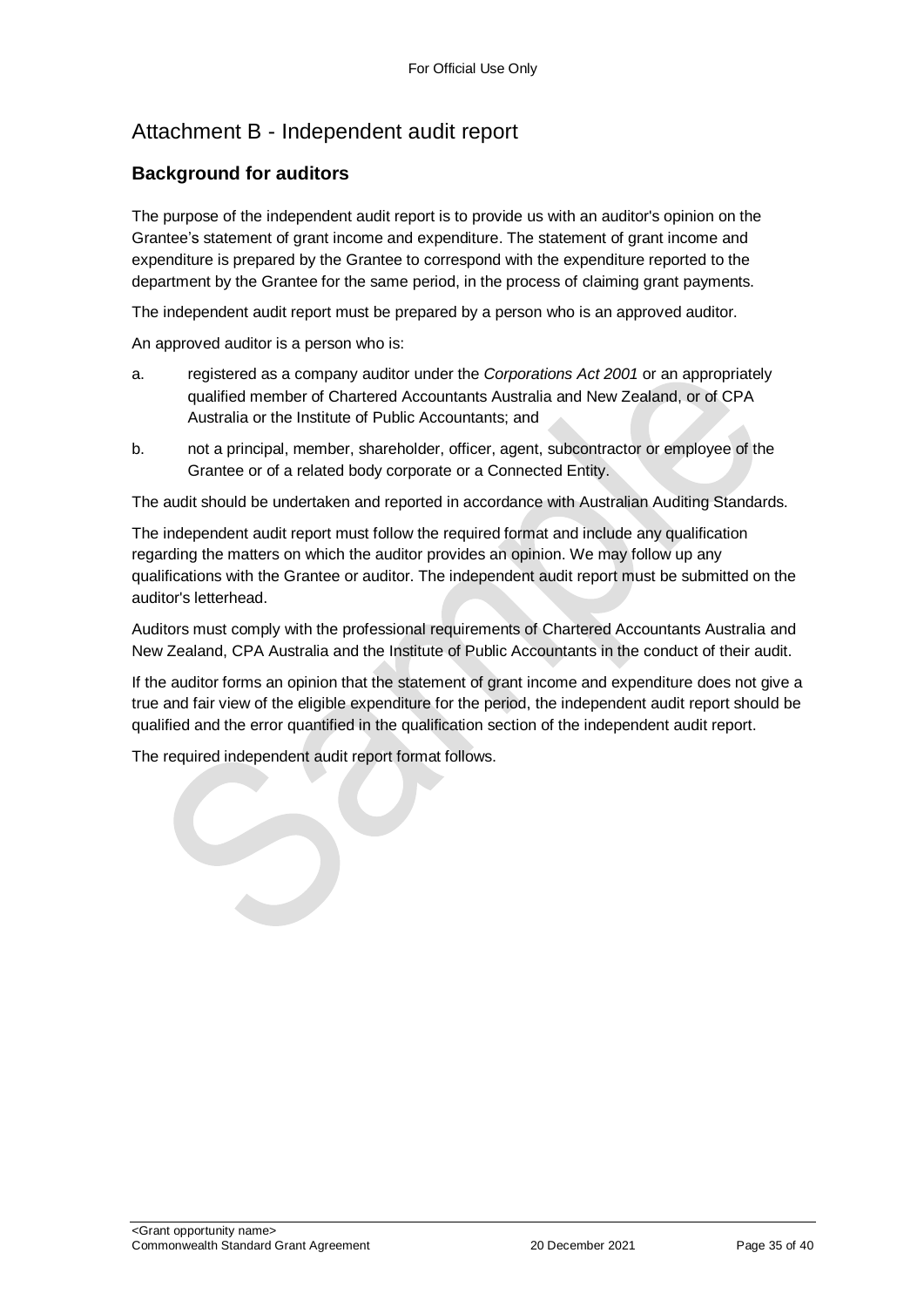#### **Auditor's report**

Independent audit report in relation to [Grantee name]'s statement of grant income and expenditure to the Commonwealth, represented by the Department of Industry, Science, Energy and Resources (the department).

We have audited:

- a. the accompanying statement of grant income and expenditure of [Grantee name] for the period [dd/mm/yyyy] to [dd/mm/yyyy], a summary of significant accounting policies and other explanatory information, and management's attestation statement thereon (together "the financial statement"). The financial statement has been prepared by management using the cash basis of accounting described in note 3.2 to the financial statement; and
- b. [Grantee name]'s compliance with the terms of the grant agreement between [Grantee name] and the Commonwealth dated [date of agreement] for the period [dd/mm/yyyy] to [dd/mm/yyyy] (the grant agreement).

We have:

- a. reviewed [Grantee name]'s statement of labour costs in support of its claim of eligible expenditure[; and
- b. performed limited assurance procedures on [Grantee name]'s statement of employee numbers under the grant agreement].

#### *Management's responsibility*

Management is responsible for:

- a. the preparation and fair presentation of the financial statement in accordance with the basis of accounting described in note 3.2, this includes determining that the cash basis of accounting is an acceptable basis for the preparation of the financial statement in accordance with the grant agreement;
- b. compliance with the terms of the grant agreement;
- c. the preparation of the statement of employee numbers and labour costs in support of eligible expenditure; and
- d. such internal control as management determines is necessary to:
	- i enable the preparation of the financial statement and the statement of [employee numbers and ]labour costs that are free from material misstatement, whether due to fraud or error; and
	- ii enable compliance with the terms of the grant agreement.

#### *Auditor's responsibility*

Our responsibilities are:

- a. To express an opinion, based on our audit, on:
	- i the financial statement; and
	- ii [Grantee name]'s compliance, in all material respects, with the terms of the grant agreement; and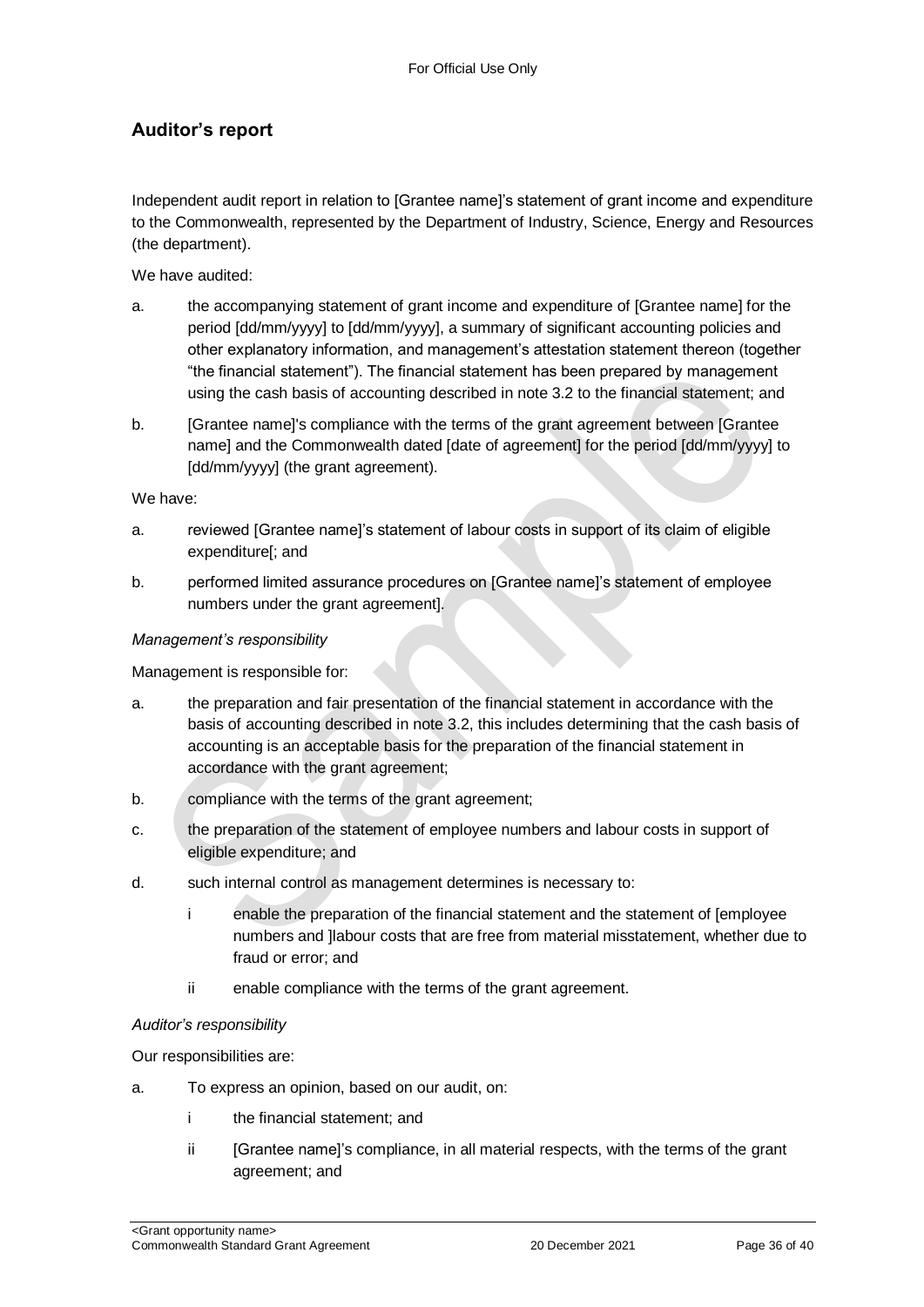b. To conclude based on:

- i our review procedures, on the statement of labour costs; and
- ii our limited assurance procedures on the statement of employee numbers.

We conducted our audit of the financial statement in accordance with Australian Auditing Standards; our audit of compliance with the grant agreement in accordance with ASAE 3100, our review of the statement of labour costs in accordance with ASRE 2405[; and our limited assurance procedures on employee numbers in accordance with ASAE 3000]. The applicable Standards require that we comply with relevant ethical requirements and plan and perform our work to:

- a. obtain reasonable assurance about whether the financial statement is free from material misstatement and that [Grantee name] has complied, in all material respects, with the terms of the grant agreement; and
- b. obtain limited assurance as to whether anything has come to our attention that causes us to believe that the statements of employee numbers and labour costs are materially misstated.

An audit involves performing procedures to obtain audit evidence about the amounts and disclosures in the financial statement and about the Grantee's compliance with the grant agreement. The procedures selected depend on the auditor's judgement, including the assessment of the risks of material misstatement of the financial statement, whether due to fraud or error. In making those risk assessments, the auditor considers internal control relevant to the Grantee's preparation and fair presentation of the financial statement, and to the Grantee's compliance with the grant agreement, in order to design audit procedures that are appropriate in the circumstances, but not for the purpose of expressing an opinion on the effectiveness of the Grantee's internal control. An audit also includes evaluating the appropriateness of accounting policies used by management, as well as evaluating the overall presentation of the financial statement.

A review consists of making enquiries and applying analytical and other review procedures. A review is substantially less in scope than an audit conducted in accordance with Auditing Standards and consequently does not enable us to obtain assurance that we would become aware of all significant matters that might be identified in an audit. Accordingly, we do not express an audit opinion on the statement of labour costs.

A limited assurance engagement undertaken in respect of the statement of employee numbers, in accordance with ASAE 3000 involves [level of detail about procedures to be determined by the auditor]. The procedures performed in a limited assurance engagement vary in nature and timing from, and are less in extent than for, a reasonable assurance engagement; and consequently, the level of assurance obtained in a limited assurance engagement is substantially lower than the assurance that would have been obtained had a reasonable assurance engagement been performed.

We believe that the evidence we have obtained is sufficient and appropriate to provide a basis for our audit opinion, review and limited assurance conclusions.

#### *Opinion*

In our opinion:

a. the financial statement presents fairly, in all material respects, the grant income and expenditure of [Grantee name] for the period [dd/mm/yyyy] to [dd/mm/yyyy] in accordance with the cash basis of accounting described in note 3.2 and the terms of the grant agreement, dated [date of agreement], with the Commonwealth; and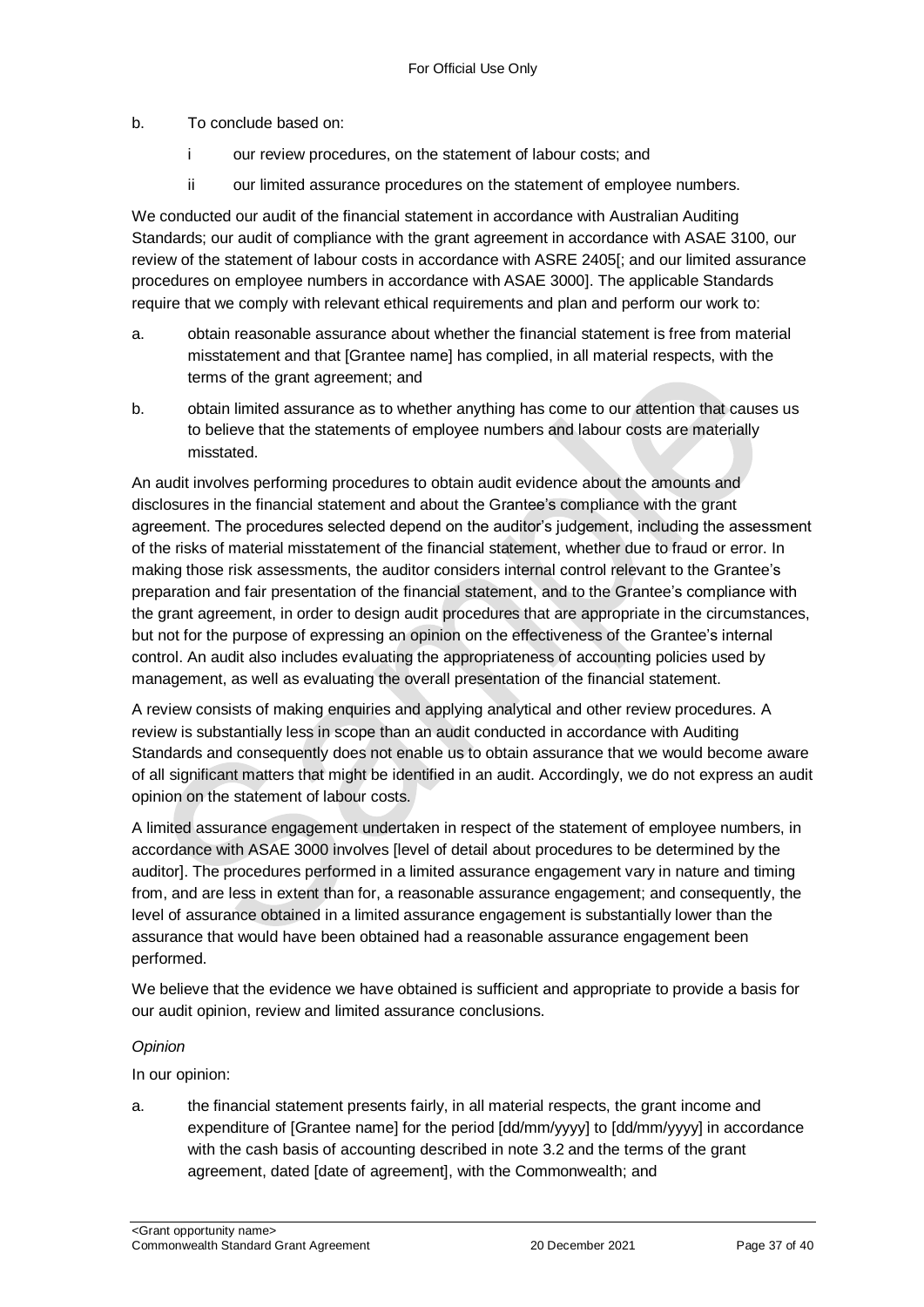b. [Grantee name] has complied, in all material respects, with the requirements of the grant agreement between the organisation and the Commonwealth dated [date of agreement], for the period [dd/mm/yyyy] to [dd/mm/yyyy].

#### *Basis of Accounting and Restriction on Distribution*

Without modifying our opinion, we draw attention to note 3.2 to the financial statement, which describes the basis of accounting. The financial statement is prepared to provide information to the department in accordance with the grant agreement, dated [date of agreement]. As a result, the financial statement may not be suitable for another purpose.

#### *Use of Report*

This report has been prepared for [Grantee name] and the department in accordance with the requirements of the grant agreement between [Grantee name] and the Commonwealth, dated [date of agreement]. We disclaim any assumption of responsibility for any reliance on this report to any persons or users other than [Grantee name] and the department, or for any purpose other than that for which it was prepared.

#### *Conclusions*

Based on:

- a. Our review, which is not an audit, nothing has come to our attention that causes us to believe that the statement of labour costs in the period [dd/mm/yyyy] to [dd/mm/yyyy] is not, in all material respects, fairly presented in accordance with the grant agreement dated [date of agreement] with the Commonwealth[; and
- b. The procedures we have performed and the evidence we have obtained, nothing has come to our attention that causes us to believe that the statement of employee numbers as at [dd/mm/yyyy] is not prepared, in all material respects, in accordance with the grant agreement dated [date of agreement] with the Commonwealth].

| Auditor's signature |                       |
|---------------------|-----------------------|
| Name                | [enter name]          |
| Auditor's employer  | [enter employer name] |
| Employer's address  | [enter address]       |
| Qualifications      | [enter qualification] |
| Position            | [enter position]      |
| Date                | [dd/mm/yyyy]          |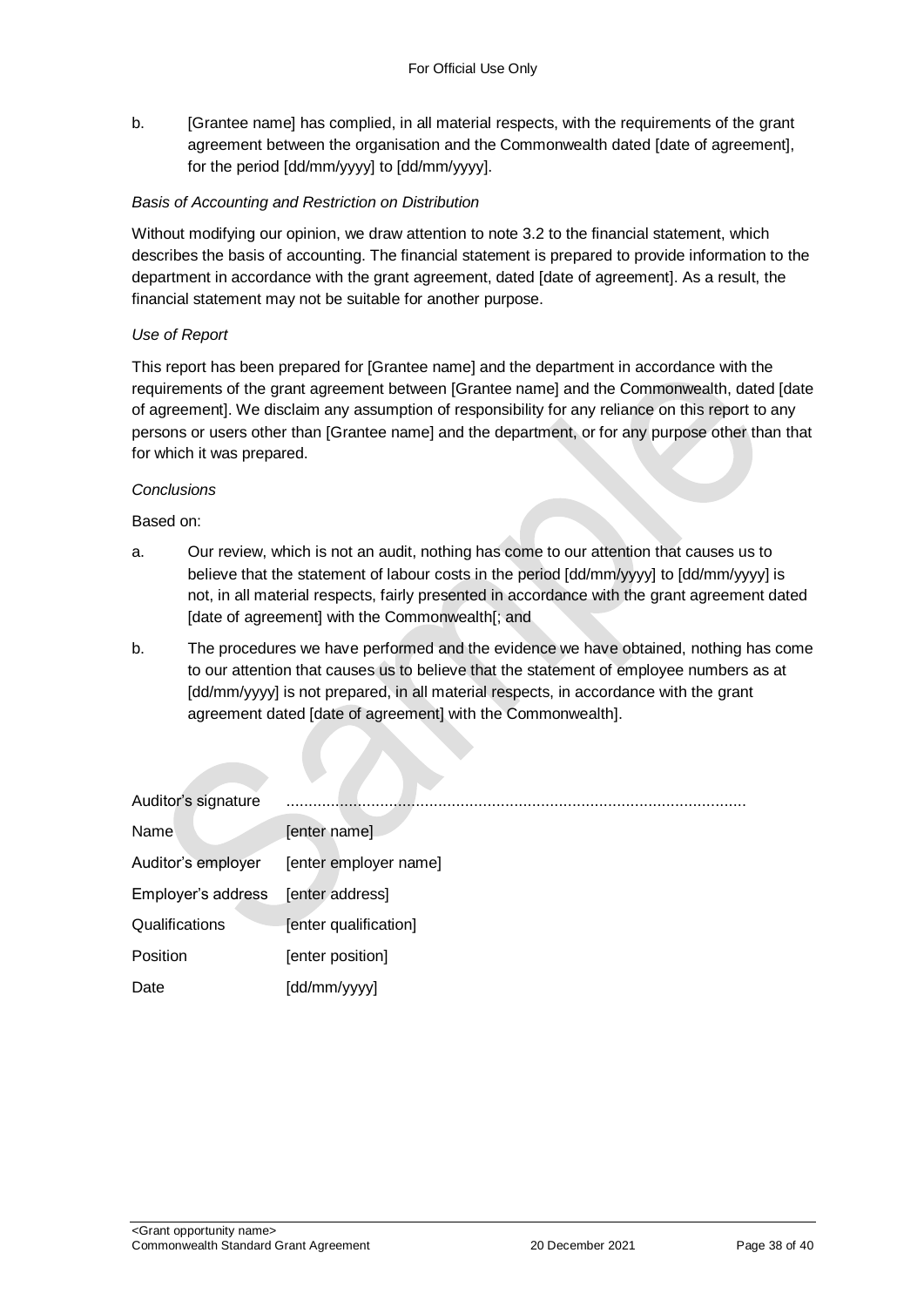## Attachment C - Certification of certain matters by the auditor

The department also requires a certification of certain matters by the auditor in addition to the independent audit report. This should be submitted with the statement of grant income and expenditure and independent audit report.

The auditor who signs this certification must also initial and date a copy of the Grantee's statement of eligible expenditure. The department will not accept an independent audit report that lacks this attachment.

The required format of certification is on the following page.